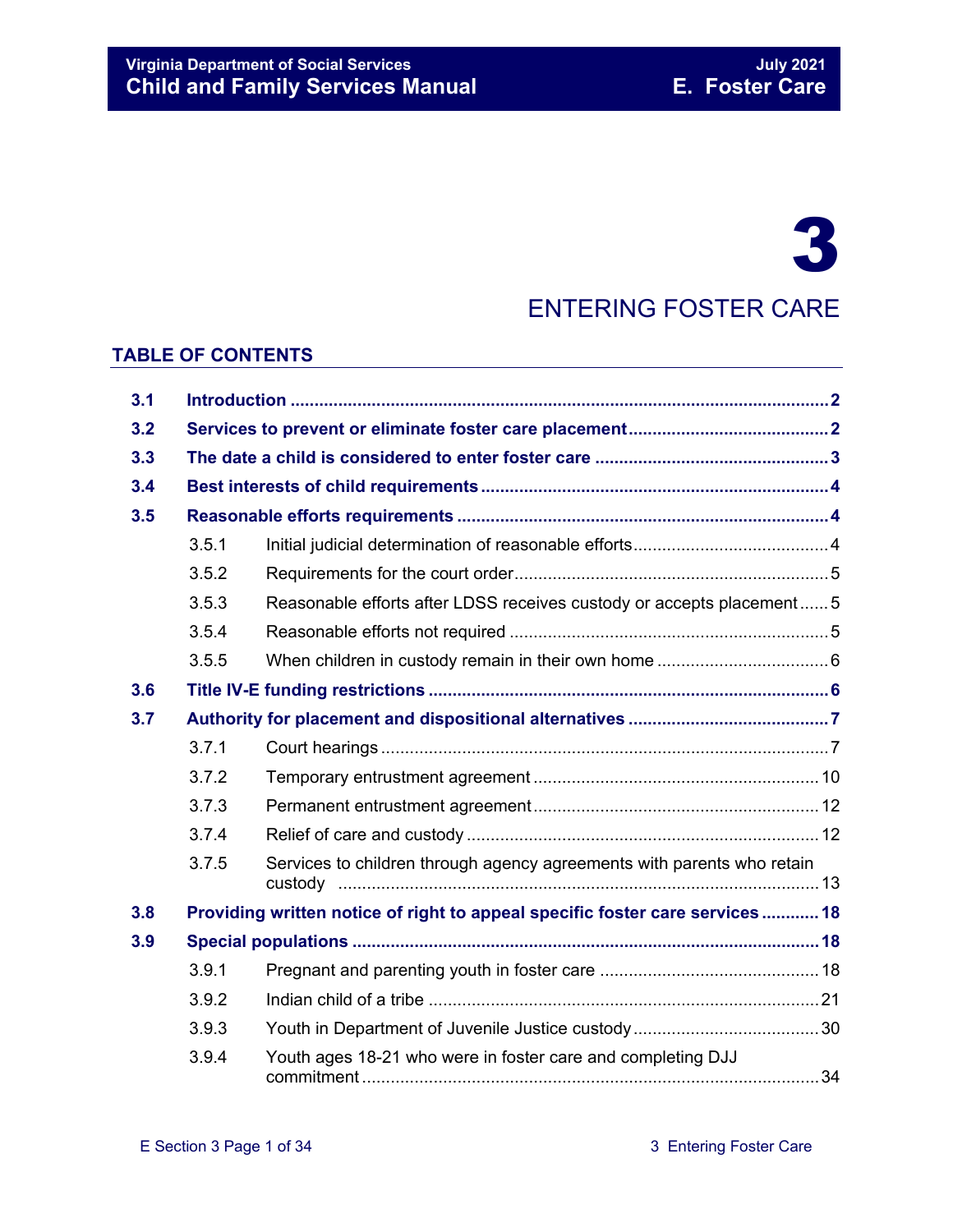## 3 ENTERING FOSTER CARE

## <span id="page-1-0"></span>**3.1 Introduction**

Children enter foster care through:

- Court commitment based on an abuse or neglect petition.
- A CHINS (children in need of services) petition.
- An entrustment.
- Delinquency or request for relief of care and custody petitions.
- Non-custodial foster care agreements.
- Re-entry from a commitment to the Department of Juvenile Justice.

## <span id="page-1-1"></span>**3.2 Services to prevent or eliminate foster care placement**

Foster care prevention services shall be provided to children and their families in their homes and communities to prevent or eliminate the need for foster care placements.

Any service in the home or community that is available to a child in foster care placement and his family shall be available to a child and his family as prevention services to prevent or eliminate the need for foster care placement based on an assessment of the child's and family's needs.

These services are available to children who are abused or neglected as defined in § [63.2-100](https://law.lis.virginia.gov/vacode/63.2-100/) or in need of services as defined in § [16.1-228.](https://law.lis.virginia.gov/vacode/16.1-228/) The Children's Services Act (CSA) guidelines specify the criteria for the Family Assessment and Planning Team (FAPT), or an approved multi-disciplinary team, to use in determining when a child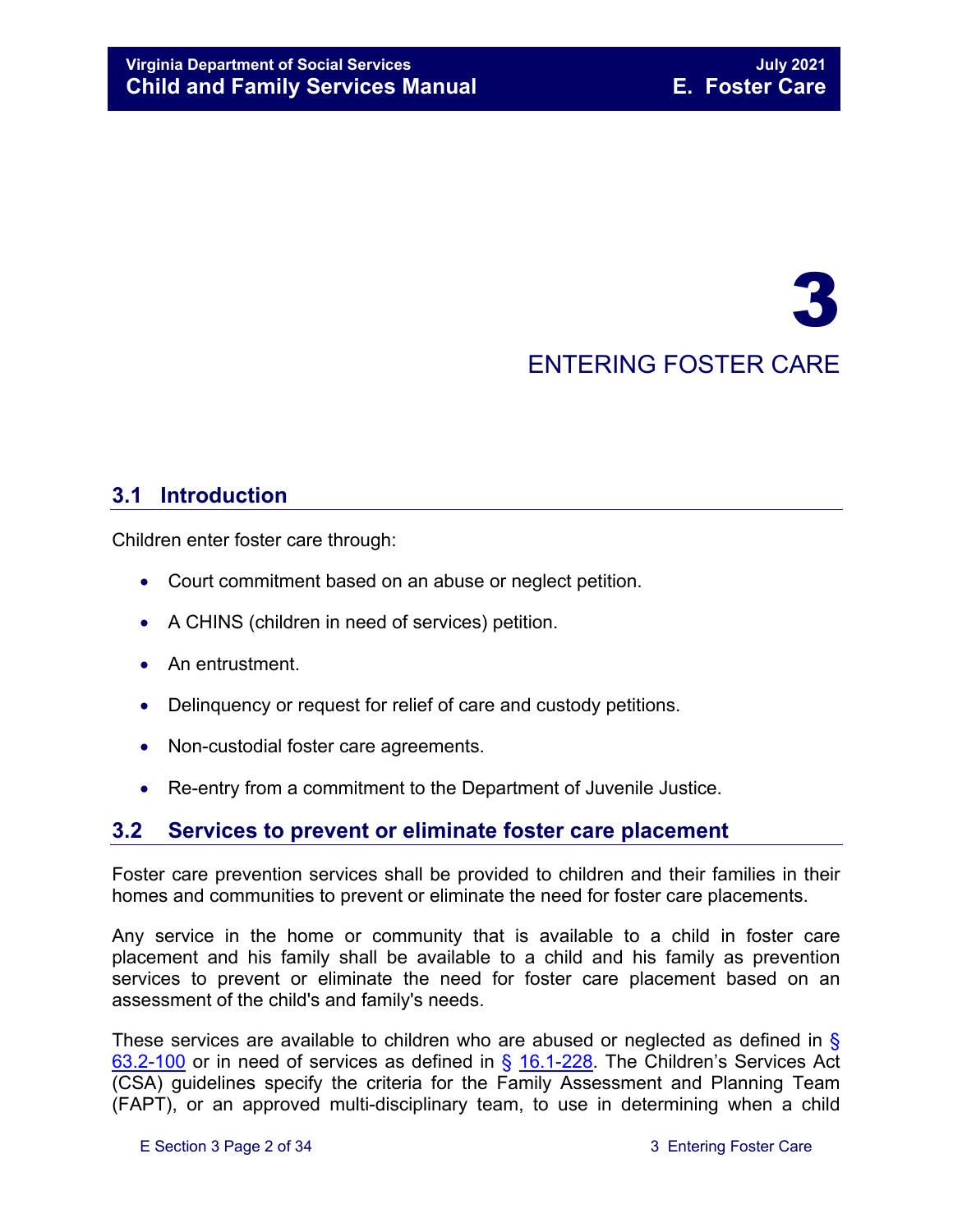meets the statutory definition of a "child in need of services" and is eligible for foster care services, consistent with the Community Policy Management Team (CPMT) policies. (See the [CSA Policy Manual.](http://www.csa.virginia.gov/CSAManual.cfm))

Out-of-home placements are not considered prevention services. Short-term stays outside of the home are only considered prevention services when children temporarily leave their homes for short stays of less than 14 days for the purposes of crisis stabilization, respite, hospitalization to meet acute physical or medical needs, or shortterm psychological or psychiatric evaluations.

The Code of Virginia (§§ [16.1-252,](https://law.lis.virginia.gov/vacode/title16.1/chapter11/section16.1-252/) [16.1-277.01,](https://law.lis.virginia.gov/vacode/title16.1/chapter11/section16.1-277.01/) [16.1-277.02,](https://law.lis.virginia.gov/vacode/title16.1/chapter11/section16.1-277.02/) [16.1-278.2,](https://law.lis.virginia.gov/vacode/title16.1/chapter11/section16.1-278.2/) [16.1-278.3,](https://law.lis.virginia.gov/vacode/title16.1/chapter11/section16.1-278.3/) and [16.1-283\)](https://law.lis.virginia.gov/vacode/title16.1/chapter11/section16.1-283/) requires courts to consider persons with a legitimate interest for custody of the child when evaluating removal, entrustment, relief of custody, and termination of parental rights. In any proceeding in which a child is removed from his home, the court may order the parents or guardians of such child to provide the names and contact information to the local department of social services for all persons with a legitimate interest (§ [16.1-229.1](https://law.lis.virginia.gov/vacode/title16.1/) of the Code of Virginia).

### <span id="page-2-0"></span>**3.3 The date a child is considered to enter foster care**

Federal law and regulation provide specific criteria for calculating timelines for determining when a child is considered to have "entered foster care" for the specific purpose of ensuring that court hearings are held according to federal requirements. Virginia's court hearing requirements surpass federal requirements and as a result, ensure that the case of each child in foster care is heard more frequently than required by federal requirements, as long as the LDSS:

- Provides the court with the contact information necessary to invite the foster and adoptive parent to participate in the dispositional hearing.
- A foster care review hearing (including notice to the foster and adoptive parent of the hearing and their right to participate in the hearing) is held within 12 months of the hearing that brings the child into foster care.

By following Virginia's requirements for who shall receive notice of hearings (starting with the dispositional hearing) and adhering to the timeline for hearings, the LDSS will be in compliance with federal requirements regarding the date a child enters foster care. Federal requirements are based on:

- The date of the first judicial finding that the child has been subjected to child abuse or neglect; or
- The date that is 60 days after the date on which the child is removed from the home (Social Security Act, [Title IV, § 475 \(5\) \(F\) \[42 USC 675\]\)](http://www.ssa.gov/OP_Home/ssact/title04/0475.htm).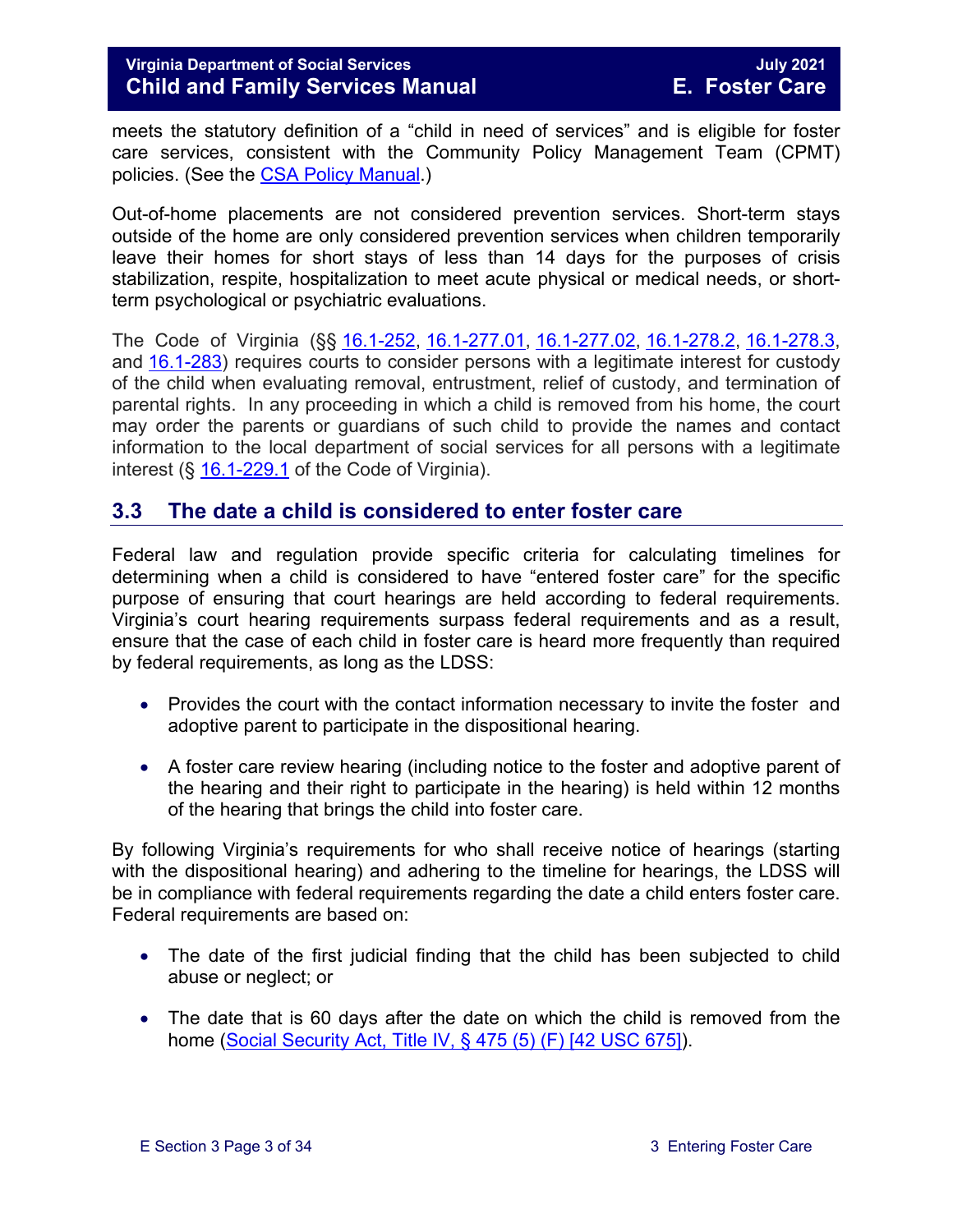For the purpose of providing services and assuming placement and care responsibility for the child, the LDSS shall consider the date of removal as the date a child enters foster care.

## <span id="page-3-0"></span>**3.4 Best interests of child requirements**

The initial court order shall contain language stating that the child was removed from the home pursuant to a judicial determination that:

- Continuation in the home would be contrary to the welfare of the child; or
- It is in the child's best interests to be placed in foster care; or
- There is no less drastic alternative than removal of the child from his or her home.

Nunc Pro Tunc (now for then) orders or affidavits attesting that the judicial determination occurred at a previous hearing that changes the substance of a prior judicial determination or constitutes a judicial determination not previously made are not acceptable documentation in support of a judicial determination for IV-E eligibility.

## <span id="page-3-1"></span>**3.5 Reasonable efforts requirements**

Both federal [\(Adoption Assistance and Child Welfare Act of 1980, Public Law 96-272\)](http://www.ssa.gov/OP_Home/comp2/F096-272.html) and state law  $(\frac{65}{516.1} - \frac{251}{16.1} - \frac{253}{16.1} - \frac{278}{16.1} - \frac{278}{16.1} - \frac{278}{16.1} - \frac{278}{16.1} - \frac{278}{16.1} - \frac{278}{16.1} - \frac{278}{16.1} - \frac{278}{16.1} - \frac{278}{16.1} - \frac{278}{16.1} - \frac{278}{16.1} - \frac{278}{16.1} - \frac{278}{16.1$ made to prevent or eliminate the need for removal of the child from the home and to make it possible for the child to be returned home. The safety of the child is paramount in this decision.

#### <span id="page-3-2"></span>**3.5.1 Initial judicial determination of reasonable efforts**

At the time of the initial court hearing to commit a child to the custody of the LDSS, approve an entrustment agreement or approve the plan for placement in foster care through a non-custodial foster care agreement, a judicial determination shall be made as to whether reasonable efforts to prevent removal have been made. In order for the court to determine whether reasonable efforts have been made to prevent removal, the LDSS shall document and submit the following to the court:

- Service needs of the child and family including the safety of the child in the home.
- Services offered to meet the needs.
- The family's participation in service planning.
- The family's response to the services offered.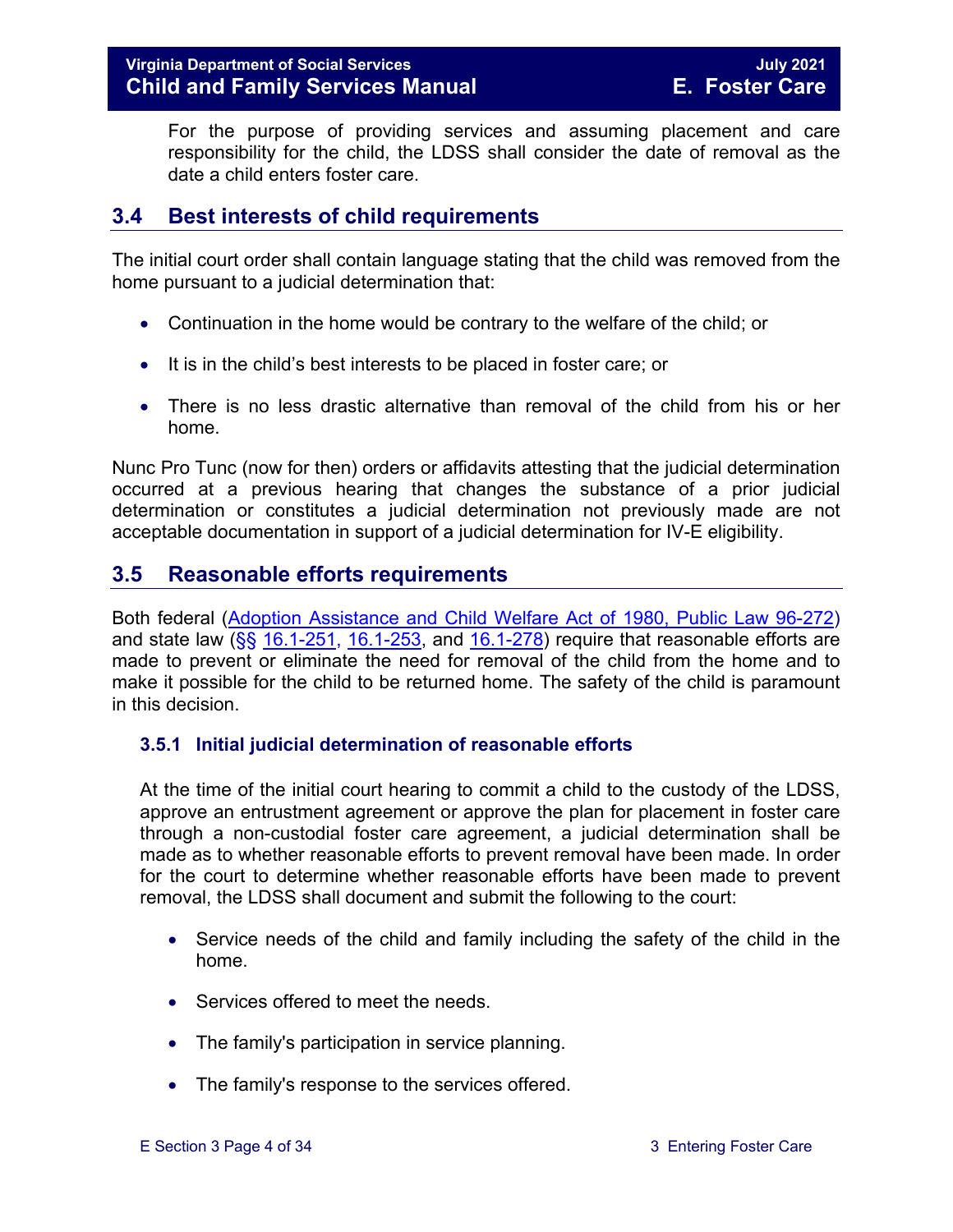#### <span id="page-4-0"></span>**3.5.2 Requirements for the court order**

The Code of Virginia requires that the initial court order state that reasonable efforts have been made to prevent or eliminate the need for removal. To meet federal requirements, reasonable efforts shall be documented in a court order within 60 days of entry into care. The court order shall also include if the child is found to be an abandoned infant as defined in  $\S$  [18.2-371.1.](https://law.lis.virginia.gov/vacode/18.2-371.1/) For an entrustment or noncustodial foster care placement, reasonable efforts shall be documented within six months of placement. Compliance with Virginia law will assure compliance with federal regulations.

#### <span id="page-4-1"></span>**3.5.3 Reasonable efforts after LDSS receives custody or accepts placement**

Annually, for every child in foster care, there shall be a judicial determination that reasonable efforts have been made to either:

- Safely reunite the child with his or her prior family if return home is the goal; or
- Finalize an alternate permanent placement for the child as quickly as practicable in accordance with his or her permanency plan if reunification cannot be achieved (e.g., placing the child with relatives in another state in accordance with the Interstate Compact on the Placement of Children (ICPC)) and to complete whatever steps are necessary to achieve permanency for the child either through adoption or custody transfer to relatives.

Documentation of reasonable efforts to reunify the child and family or achieve permanency for the child shall be recorded on the initial 60-day service plan, in the case record, and in every foster care review and administrative plan review thereafter.

#### <span id="page-4-2"></span>**3.5.4 Reasonable efforts not required**

The LDSS having custody of the child is not required by the court to make reasonable efforts to reunite the child with a parent if the court finds that:

- The residual parental rights of the parent regarding a sibling of the child have previously been involuntarily terminated;
- The parent has been convicted of an offense under the laws of the Commonwealth or a substantially similar law of any other state, the United States or foreign jurisdiction that constitutes murder or voluntary manslaughter, or a felony attempt, conspiracy or solicitation to commit any such offense, if the victim of the offense was a child of the parent, a child with whom the parent resided at the time such offense occurred or the other parent of the child;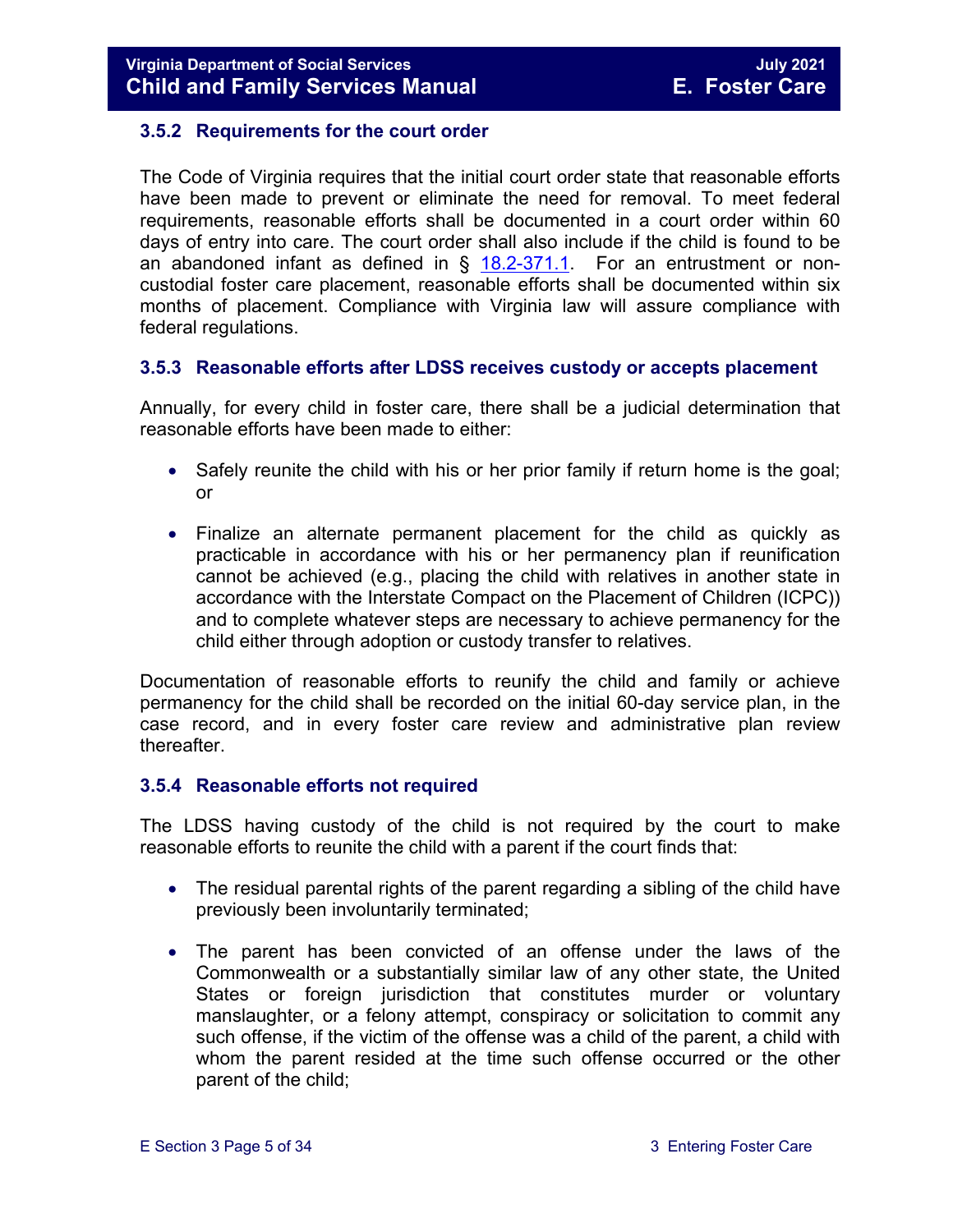#### **Virginia Department of Social Services July 2021 Child and Family Services Manual**

- The parent has been convicted of an offense under the laws of the Commonwealth or a substantially similar law of any other state, the United States or any foreign jurisdiction that constitutes felony assault resulting in serious bodily injury or felony bodily wounding resulting in serious bodily injury or felony sexual assault, if the victim of the offense was a child of the parent or a child with whom the parent resided at the time of such offense; or
- Based on clear and convincing evidence, the parent has subjected any child to aggravated circumstances  $(S_1 16.1-283 E)$  $(S_1 16.1-283 E)$  or abandoned a child under circumstances which would justify the termination of residual parental rights pursuant to  $§16.1-283$  D.

If the LDSS determines that reasonable efforts to reunify do not need to be made based on the felony convictions or circumstances listed above, the LDSS shall petition the court to make that determination. This petition may be filed at any court hearing. **Within 30 days** of the court's determination that reasonable efforts to reunify do not need to be made, the court shall hold a permanency planning hearing. If the request for such a determination is made at a permanency planning hearing, it will not be necessary to hold another hearing.

The court order shall document that reasonable efforts to reunify are not required, because the parents have been convicted of offenses listed above or had parental rights of a sibling involuntarily terminated.

The law does not require that reasonable efforts be omitted in these cases. Agencies may decide to make reasonable efforts to reunite children with parents even when a court has convicted parent(s) of the crimes listed above or the parental rights of a sibling have been involuntarily terminated. This decision should be made on a case-by-case basis.

#### <span id="page-5-0"></span>**3.5.5 When children in custody remain in their own home**

In situations where custody is given to the LDSS and the child remains in the home of the parent(s) or prior custodian, a judicial determination as to reasonable efforts to prevent removal is not necessary. However, if foster care placement becomes necessary, all of the legal requirements shall be met.

## <span id="page-5-1"></span>**3.6 Title IV-E funding restrictions**

Failure to meet requirements regarding best interests and reasonable efforts will result in the child being ineligible for title IV-E funding. Additional criteria for establishing and maintaining title IV-E eligibility are explained in the [VDSS Title IV-E Eligibility Manual.](https://fusion.dss.virginia.gov/dfs/DFS-Home/Title-IV-E/Title-IV-E-Guidance) Placement costs for children found to be ineligible for title IV-E funding shall be paid from state pool funds.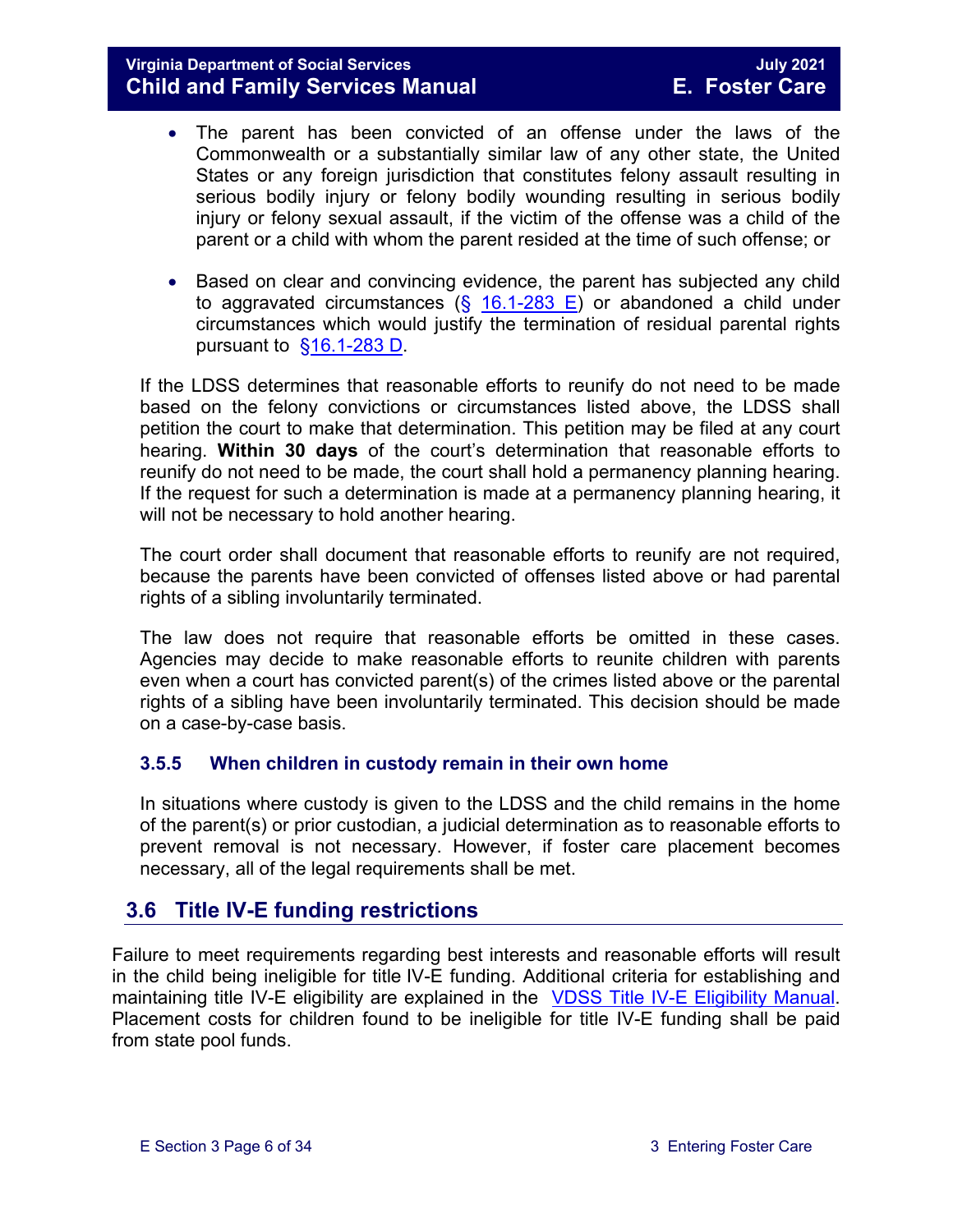## <span id="page-6-0"></span>**3.7 Authority for placement and dispositional alternatives**

If reasonable efforts have been made and the child still needs to be temporarily placed in foster care, the LDSS may accept placement of the child through several legal alternatives:

- Commitment by any court of competent jurisdiction; or
- Entrustment by the parent(s) or quardian(s)
	- $\circ$  The LDSS shall make diligent efforts to have both parents sign the entrustment agreement if the identity of both parents is reasonably ascertainable. Diligent efforts to identify and locate parents should be documented in OASIS.
	- o An entrustment agreement is considered valid on the date in which the last required party has signed; or
- Placement through an agreement between the LDSS and the parent(s) or guardian(s) where legal custody remains with the parent(s) or guardian(s) (§ [63.2-900.A\)](https://law.lis.virginia.gov/vacode/63.2-900/).

At each of the different types of court hearings concerning the child's health and safety, the court shall consider placement of the child with a relative or other interested individual as an alternative to foster care. Placements across state lines shall comply with the Interstate Compact on the Placement of Children (ICPC). Refer to the following websites for specific ICPC guidance and procedures:

• [DSS public website](http://www.dss.virginia.gov/family/icpc/index.cgi)

#### <span id="page-6-1"></span>**3.7.1 Court hearings**

A child may be committed to the local board by a court order. The court order shall meet the reasonable efforts requirements in [Section 3.5.](#page-3-1)The commitment shall be made before the child is 18 years old. The different types of court commitment hearings are:

#### **3.7.1.1 Emergency removal hearing**

An emergency removal order may be issued ex parte (defined as "hearings in which the court hears only one side of the controversy") by the court upon a petition supported by an affidavit or by sworn testimony in person before the judge or intake officer in situations where safety of the child precludes services to prevent removal. The judge may deem that reasonable efforts have been made.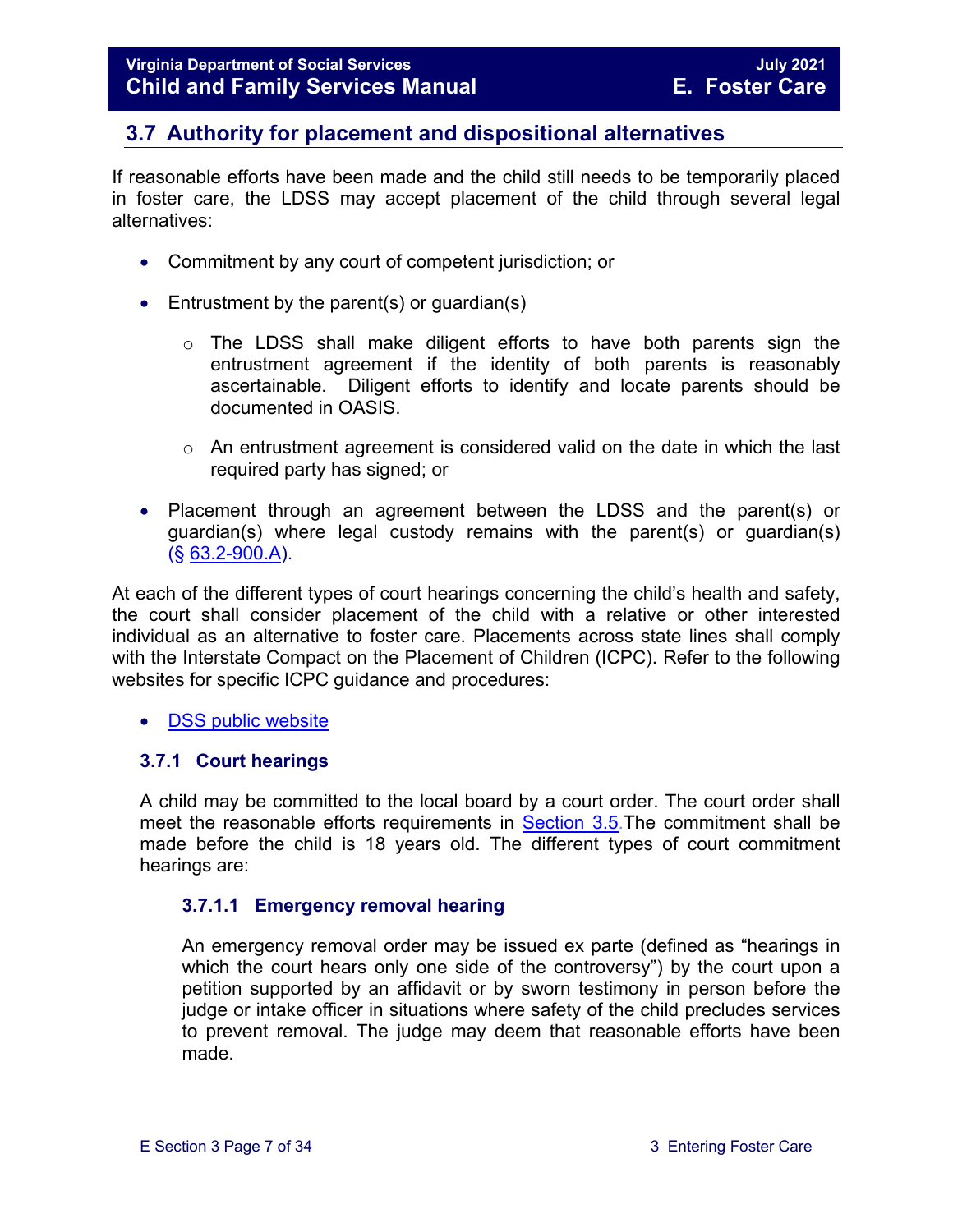In the emergency removal order, the court shall give consideration to temporary placement of the child with a relative or other interested individual, including grandparents. The LDSS shall supervise this placement, pending the preliminary removal hearing. If the LDSS is providing supervision, a case record should be opened and maintained in OASIS.

As the initial court order, the emergency removal order shall indicate that placement is in the child's best interest (see Section  $3.4$ ) (§ [16.1-251\)](https://law.lis.virginia.gov/vacode/16.1-251/).

#### **3.7.1.2 Preliminary removal hearing**

This is a hearing where the court determines that a child who is alleged to be abused or neglected needs to be placed in foster care.

At this hearing, the court shall find that reasonable efforts have been made to prevent removal and enter that finding on the preliminary removal order. In situations where safety of the child precludes services to prevent removal, the judge may deem that reasonable efforts have been made.

At the preliminary removal hearing, the court may make an adjudication as to whether the child was abused or neglected as defined in § [16.1-228.](https://law.lis.virginia.gov/vacode/16.1-228/) The LDSS, parents, or Guardian ad Litem (GAL) may request that adjudication not occur that day. The court shall then schedule an adjudication hearing to occur **within 30 days**. The results of the adjudication shall be entered on a court order.

The court will address child support at this hearing see [Section 4.7.2](https://fusion.dss.virginia.gov/Portals/%5bdfs%5d/Files/DFS%20Manuals/Foster%20Care%20Manuals/Foster%20Care%20Manual%2007-2020/Final%20Foster%20Care%20Manual%2007-2020/section_4_opening_and_maintaining_case.pdf#page=13) for additional information.

The court should consider and may transfer temporary custody to a relative or other interested individual at the preliminary removal hearing if the court finds that the relative or other interested individual is:

- Willing and qualified to receive and care for the child.
- Willing to have a positive, continuous relationship with the child.
- Willing and able to protect the child from abuse and neglect.

If the court orders transfer of temporary custody to a relative or other interested individual, the order will provide for the initiation and completion of an investigation of the relative or other interested individual; and will require the LDSS to continue supervision until disposition. The order will provide for compliance with any preliminary protective order and as appropriate, ongoing provision of social services to the child and temporary custodian.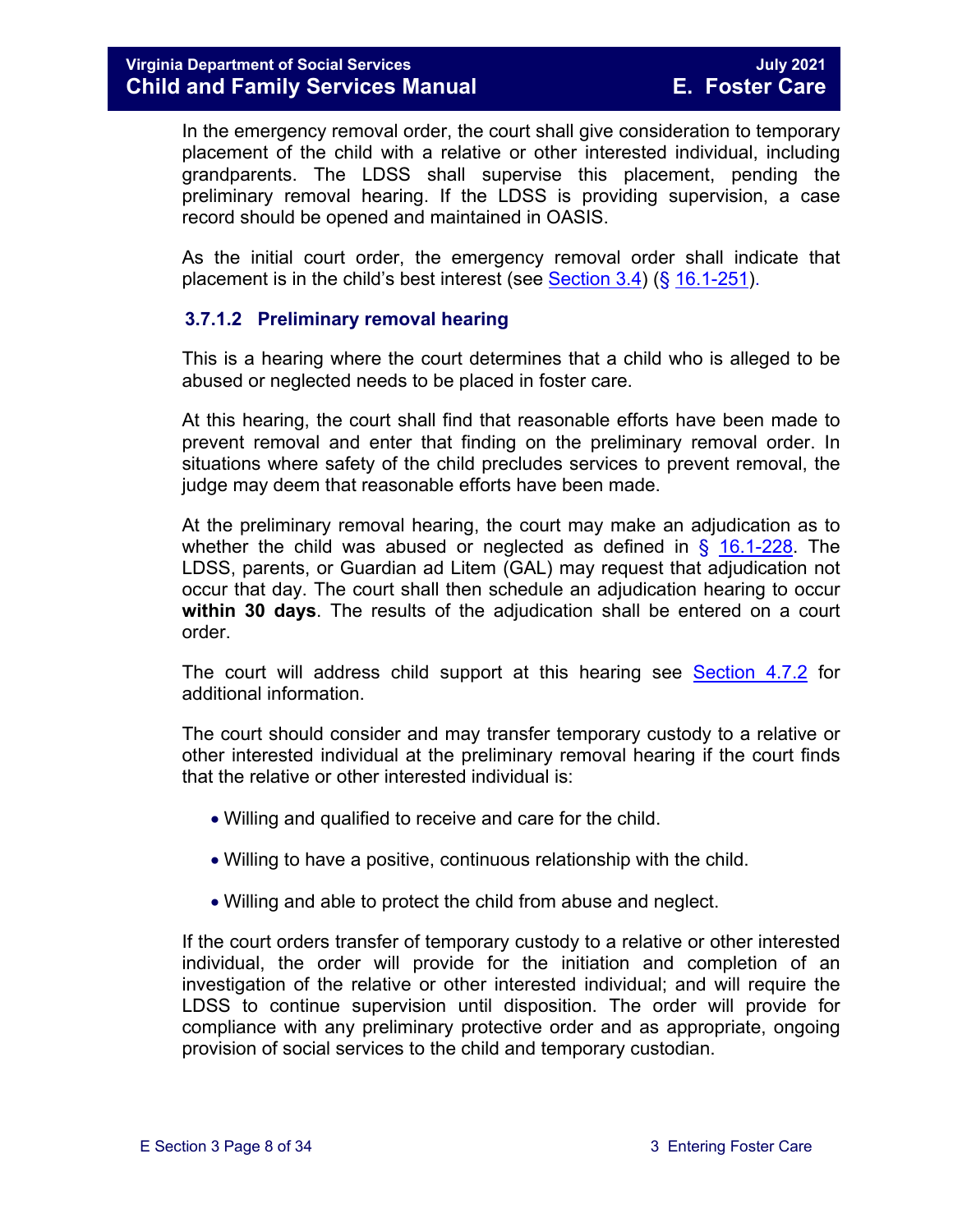At this hearing, the court shall schedule a dispositional hearing to occur within 60 days and provide notice to those present to attend that hearing  $(\S 16.1-252)$  $(\S 16.1-252)$ .

#### **3.7.1.3 Dispositional hearing**

This hearing occurs within 60 days of the preliminary removal order hearing; the hearing that brought the child into care; or the date the child came into care if there was no previous hearing (see [Section 3.3](#page-2-0) for the date a child is considered to enter foster care). At this hearing, the court will enter an order (foster care plan dispositional order- dc- 553) indicating what the disposition of the case will be. The court will also review the initial foster care service plan.

On the petition submitted to the court with the service plan, the LDSS shall include the names and contact information of the foster and adoptive parent so that the court can provide them notice of this hearing. Foster and adoptive parents' attendance at this hearing is solely for the purpose of the court's review of the service plan and to provide input into this discussion. The initial part of the hearing where the facts about the case are heard and the judge enters a dispositional order are not open to the foster and adoptive parent.

The dispositional order shall include a statement as to whether reasonable efforts have been made to return the child home and that continuation in the home would be contrary to the welfare of the child, or that placement is in the best interests of the child, or that there is no less drastic alternative. If there has not been a previous order that states reasonable efforts were made to prevent or eliminate the need for removal, the final dispositional order shall include a statement to this effect.

The court should consider the transfer of legal custody of the child to the relative or other interested individual at the dispositional hearing. The order granting legal custody to the relative or other interested individual shall be entered only upon a finding, based upon a preponderance of the evidence from the court directed investigation. The order shall state that the relative or other interested individual is:

- Willing and qualified to receive and care for the child.
- Willing to have a positive and continuous relationship with the child.
- Committed to providing a permanent suitable home for the child.
- Willing and able to protect the child from abuse and neglect.

The court's order should further provide for, as appropriate, any terms and conditions which would promote the child's interest and welfare, court review of the placement, and provision of ongoing services based on the needs of the child and custodian  $(\S 16.1-278.2)$  $(\S 16.1-278.2)$ .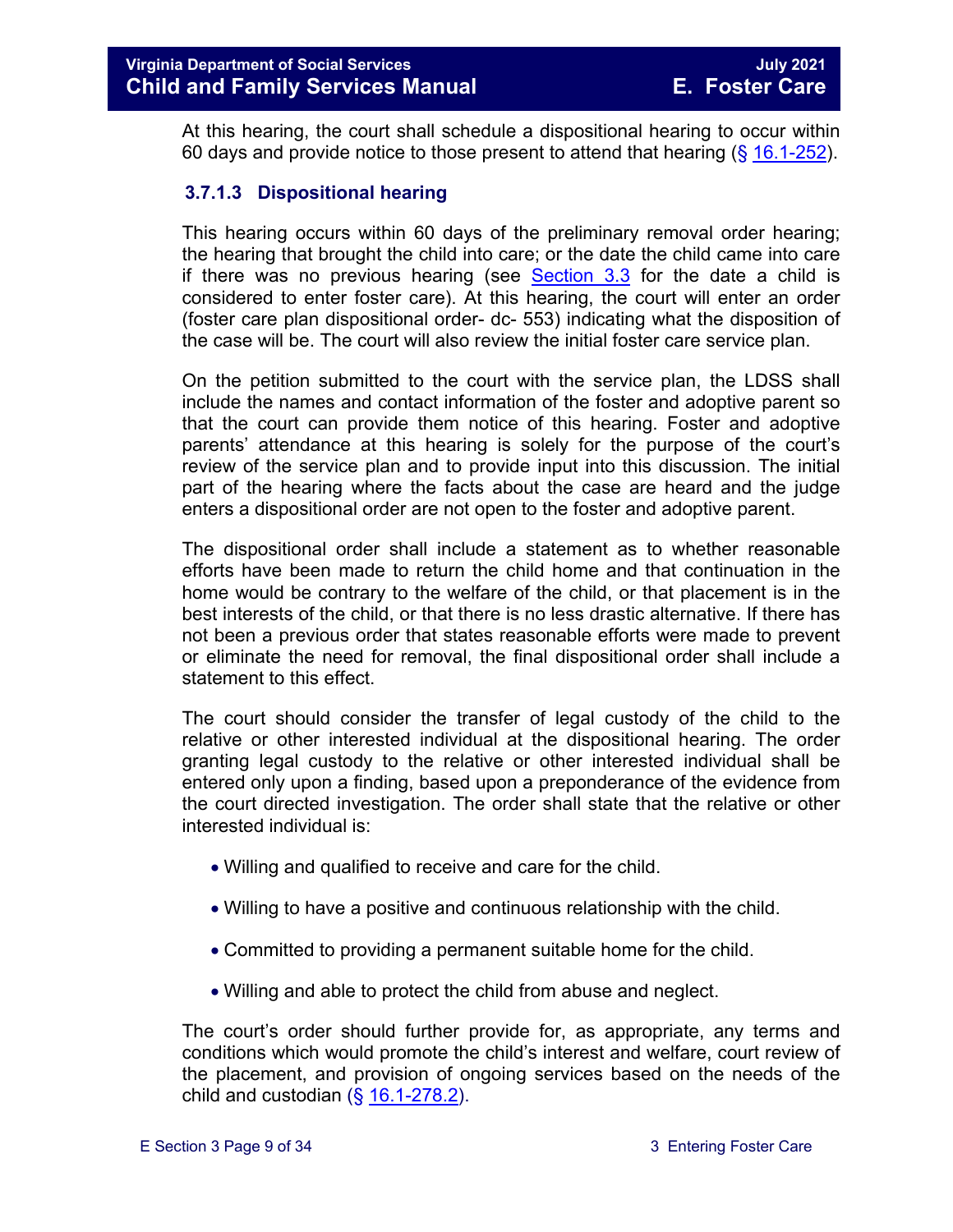Refer to Section [16.2.2](https://fusion.dss.virginia.gov/Portals/%5bdfs%5d/Files/DFS%20Manuals/Foster%20Care%20Manuals/Foster%20Care%20Manual%2007-2020/Final%20Foster%20Care%20Manual%2007-2020/section_16_judicial_hearings_and_mandated_foster_care_reviews.pdf#page=4) of this chapter for legal requirements pertaining to foster care reviews.

#### <span id="page-9-0"></span>**3.7.2 Temporary entrustment agreement**

Parent(s) or guardians may voluntarily request that the LDSS take custody of the child for a temporary period. In this case, the local board may accept the child through a temporary entrustment agreement for up to 180 days. Title IV-E eligibility can extend beyond 180 days only when the court approves the temporary entrustment within 180 days of placement and determines that the best interests and reasonable efforts requirements have been met.

Conditions for use of temporary entrustment agreements are:

- To return the child home. A temporary entrustment agreement may also be used for purposes of adoption planning. It is not to be used where the goal for the child is other than return home or adoption planning.
- To specify the rights and obligations of the child, the parent(s) or guardians and the LDSS. The agreement shall include the responsibility of the parent(s) for financial support of the child and the authority of parent(s) and LDSS for medical care of the child.
- Entrustments cannot be used for educational purposes or to make the child eligible for Medicaid.
- Parent(s), prior custodians, or the LDSS may terminate the entrustment agreement within ten days with written notice. The agreement is considered to be revoked unless the LDSS opposes the request and obtains a judicial decision that return is not in the child's best interest.

There are two types of temporary entrustments, those issued for less than 90 days, and those issued for more than 90 days ( $\S$ §  $63.2-903$  and  $16.1-277.01$ ).

#### **3.7.2.1 Entrustments for less than 90 days**

This type of entrustment is used when a situation related to the child or his family can be resolved within 90 days. Documentation of the plan for services is required. Use of the foster care service plan form is not required. The plan may be an identifiable part of the narrative, or a separate page attached to the agreement.

If the child does not return home within 90 days, the LDSS shall petition the court for a hearing to approve the service plan and entrustment by the 89<sup>th</sup> day after placement  $(\S 16.1-277.01)$  $(\S 16.1-277.01)$ . A service plan shall accompany the petition. The service plan shall document that reasonable efforts have been made to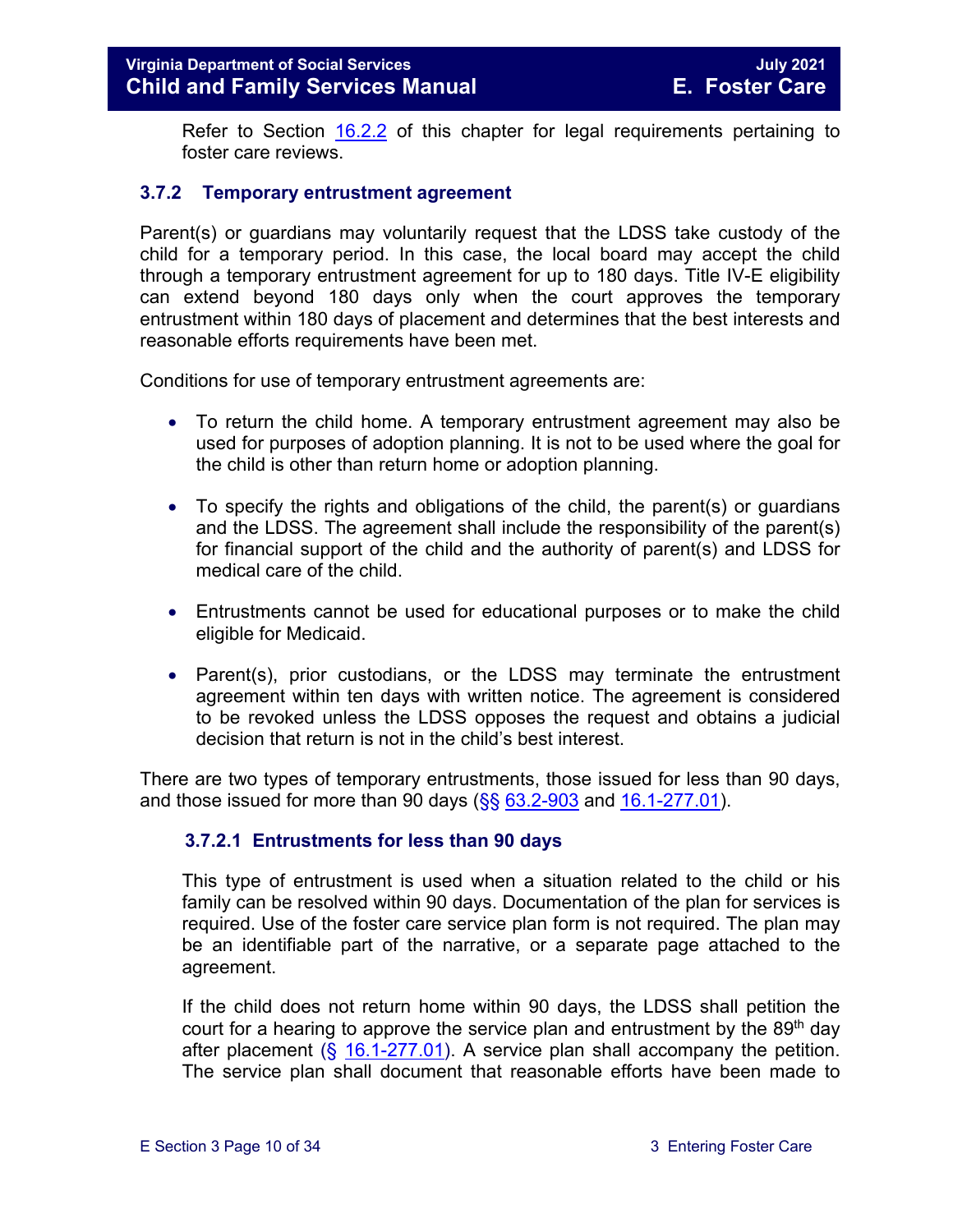prevent removal and to return the child home and that continuation in the home would be contrary to the welfare of the child.

If the LDSS decides to terminate the entrustment and seek court commitment during the first 90 days, the LDSS shall petition the court for custody and submit the service plan for approval.

Federal regulations allow title IV-E eligibility for temporary entrustment cases that meet all other eligibility requirements for up to 180 days. However, if the entrustment goes beyond 90 days, procedures in [Section 3.7.2.2](#page-10-0) shall be followed (§ [16.1-277.01\).](https://law.lis.virginia.gov/vacode/16.1-277.01/)

#### <span id="page-10-0"></span>**3.7.2.2 Court hearings to approve entrustments for more than 90 days**

The entrustment agreement shall be approved by the court at a court hearing. The LDSS shall petition the court for approval **within 30 days** of signing the agreement and submit a service plan with the petition  $(\frac{66}{63.2} - \frac{100}{3})$  and [16.1-](https://law.lis.virginia.gov/vacode/16.1-277.01/) [277.01\)](https://law.lis.virginia.gov/vacode/16.1-277.01/). The court shall set a hearing to approve the entrustment agreement and the service plan within 45 days of receiving the petition of the LDSS. The service plan submitted shall meet all requirements of [Section 16](https://fusion.dss.virginia.gov/Portals/%5bdfs%5d/Files/DFS%20Manuals/Foster%20Care%20Manuals/Foster%20Care%20Manual%2007-2020/Final%20Foster%20Care%20Manual%2007-2020/section_16_judicial_hearings_and_mandated_foster_care_reviews.pdf) of this chapter.

There shall be a judicial determination regarding best interests (see [Section](#page-3-0)   $3.4$ ) and reasonable efforts (see Section  $3.5$ ) at the hearing approving the entrustment agreement. The initial court order form [\(DC-553\)](https://fusion.dss.virginia.gov/Portals/%5Bdfs%5D/Files/DFS%20FORMS/Court%20Forms/DC-553%20Dispositional%20Order%20for%20Underlying%20Petition%20Foster%20Care%20Plan.pdf) shall state that continuation in the home would be contrary to the welfare of the child and that reasonable efforts have been made to prevent removal and obtain alternative permanent placement. A statement that it is in the child's best interest to be placed in foster care or that there is no less drastic alternative than removal of the child from his or her home can substitute for the "contrary to the welfare" statement. These requirements shall be met for the child to continue to remain eligible for title IV-E beyond 180 days.

In accordance with requirements of the Code of Virginia, any court order transferring custody of an entrusted child to a relative or other interested individual shall be entered only upon a finding, based upon a preponderance of the evidence from a court directed investigation. The order shall state that the relative or individual is:

- Willing and qualified to receive and care for the child.
- Willing to have a positive and continuous relationship with the child.
- Committed to providing a permanent suitable home for the child.
- Willing and able to protect the child from abuse and neglect.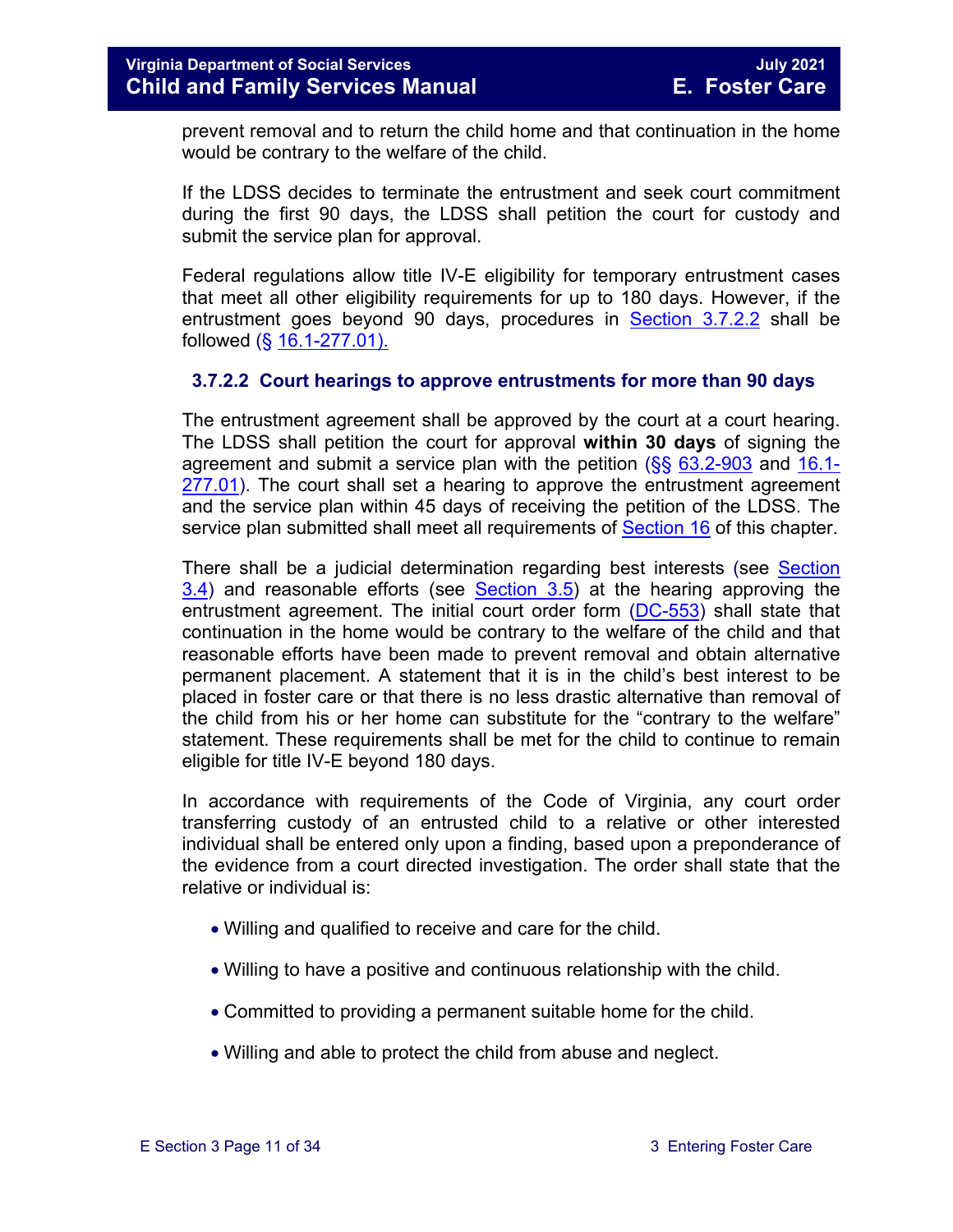The court's order transferring custody to a relative or other interested individual will provide, if appropriate, any terms and conditions for the child's welfare, ongoing social services for the child and custodian, and court review of the child's placement (§ [16.1-277.01 D1\)](https://law.lis.virginia.gov/vacode/16.1-277.01/).

Refer to [Section 16.2](https://fusion.dss.virginia.gov/Portals/%5bdfs%5d/Files/DFS%20Manuals/Foster%20Care%20Manuals/Foster%20Care%20Manual%2007-2020/Final%20Foster%20Care%20Manual%2007-2020/section_16_judicial_hearings_and_mandated_foster_care_reviews.pdf#page=3) of this chapter for legal requirements pertaining to foster care reviews.

#### <span id="page-11-0"></span>**3.7.3 Permanent entrustment agreement**

This agreement provides a method for the parent(s) to voluntarily relinquish parental rights and give the LDSS authority to place the child for adoption. The use of Permanent Entrustment Agreements is described in [Section](https://fusion.dss.virginia.gov/Portals/%5bdfs%5d/Files/DFS%20Manuals/Foster%20Care%20Manuals/Foster%20Care%20Manual%2007-2020/Final%20Foster%20Care%20Manual%2007-2020/section_9_achieving_permanency_goal_adoption.pdf#page=7) 9.4.3.1 of this chapter.

Federal regulations allow title IV-E eligibility for children who enter care through a permanent entrustment agreement only when court approval is obtained within 180 days of placement. The court shall make a judicial determination that placement is in the best interest of the child (see [Section 3.4\)](#page-3-0) and that reasonable efforts have been made (see [Section 3.5\)](#page-3-1).

Once the court approves the permanent entrustment agreement, all parental rights are terminated. The parent can no longer revoke the permanent entrustment agreement.

If a parent is incarcerated, the court may authorize the Department of Corrections to have the prisoner transported to provide necessary testimony in hearings related to child welfare. The testimony of prisoners can also be acquired using electronic video and audio communication systems or telephonic communication systems in lieu of a personal appearance if authorized by the court  $(\frac{6}{5}, \frac{16.1-276.3}{2}$  and  $\frac{16.1-93.1}{2}$ .

The adoption progress report shall be submitted to the court within six (6) months of the court's approval of the permanent entrustment.

#### <span id="page-11-1"></span>**3.7.4 Relief of care and custody**

Parents may request temporary or permanent relief of care and custody.

On receipt of a petition for relief of custody, the court should refer requests for relief to LDSS initially for investigation and provision of services  $(\S$  [16.1-277.02\)](https://law.lis.virginia.gov/vacode/16.1-277.02/). The intent of this requirement is to determine whether the provision of services will prevent placement.

At the hearing, the court will determine, based on evidence presented, including the report from the LDSS, whether the parent should be relieved of custody. If permanent relief is requested, the court will determine whether, based on clear and convincing evidence, termination of parental rights is in the child's best interests. Parental rights can be terminated only upon a finding by the court that reasonable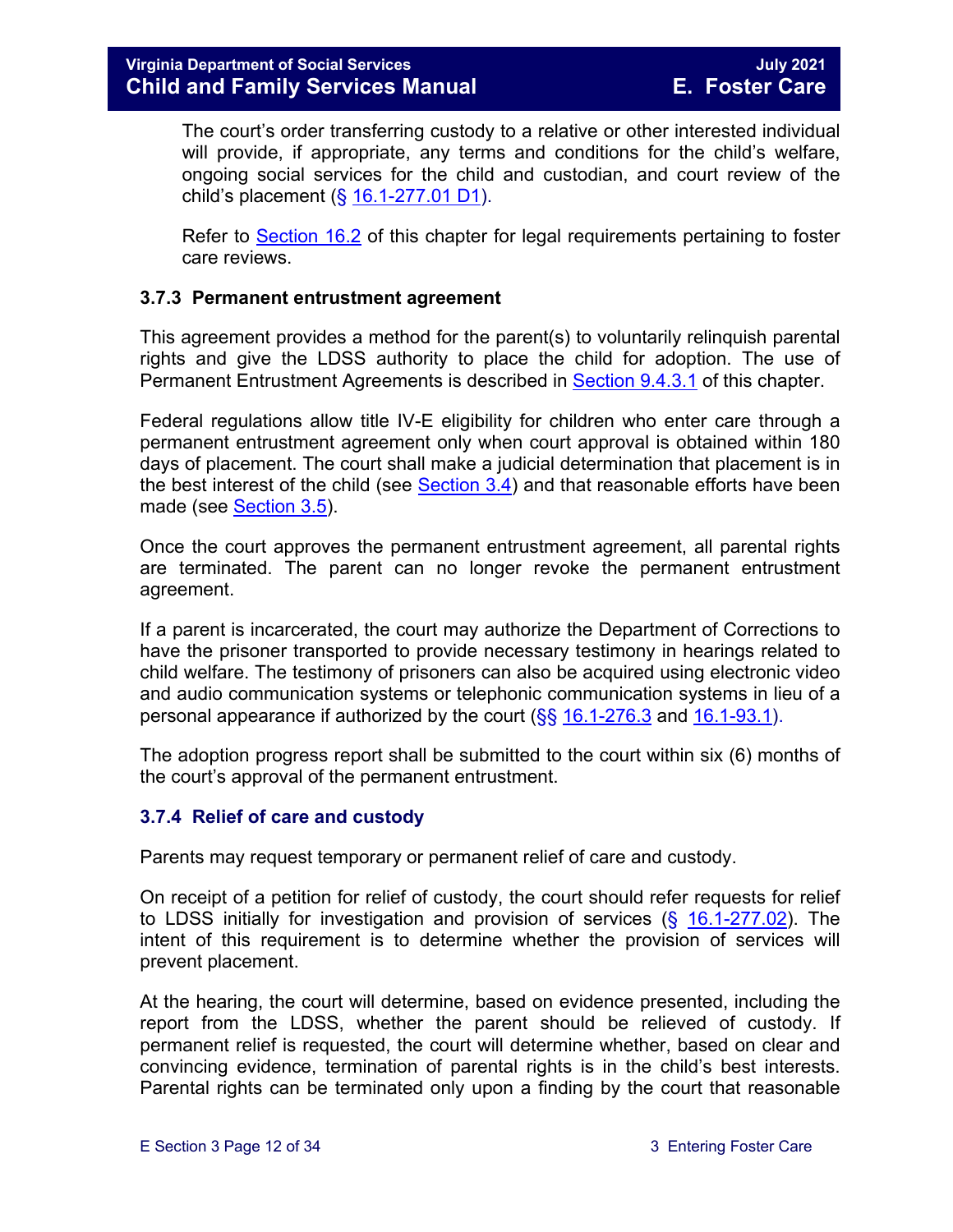efforts have been made to prevent removal and that continued placement in the home would be contrary to the welfare of the child  $(\S 16.1-277.02)$  $(\S 16.1-277.02)$ .

If a parent is incarcerated, the court may authorize the Department of Corrections to have the prisoner transported to provide necessary testimony in hearings related to child welfare. The testimony of prisoners can also be acquired using electronic video and audio communication systems or telephonic communication systems in lieu of a personal appearance if authorized by the court.

If relief is granted, the court will schedule a dispositional hearing within 60 days.

If permanent relief of custody is granted and termination of parental rights is ordered, the LDSS shall submit an adoption progress report to the court within six (6) months of the hearing (§§ [16.1-277.02](https://law.lis.virginia.gov/vacode/16.1-277.02/) and [16.1-278.3\)](https://law.lis.virginia.gov/vacode/16.1-278.3/).

#### <span id="page-12-0"></span>**3.7.5 Services to children through agency agreements with parents who retain custody**

When a child is placed outside of the home, there are two types of agreements between a public agency and the parents or legal guardians who retain custody of the child. The type of agreement depends primarily on which public agency serves as case manager for the child placed outside of the home.

- When the LDSS serves as the case manager, the child shall be considered in foster care and a Non-Custodial Foster Care Agreement is used. (See [Section 3.7.5.1\)](#page-13-0)
- When another public agency, other than the LDSS, is designated by the CPMT or the court to serve as the case manager, the child shall not be in foster care and a CSA Parental Agreement is used. (See [Section 3.7.5.2\)](#page-16-0)

Parents or legal guardians do not have to relinquish physical or legal custody of their children to the LDSS in order to obtain necessary mental health services. Such services may be available through a CSA parental agreement and may include a full range of casework, treatment, and community services for a planned period of time. Services should be based on the assessed strengths and needs of the children and their family and documented in the service plan.

#### **3.7.5.1 Non-Custodial Foster Care Placements**

Parent(s) or guardians may enter into an agreement with the LDSS to voluntarily place a child under age 18 outside of the home in 24-hour substitute care while the parent(s) or guardians retain legal custody. The goal of such arrangement is to provide the services necessary to address the child's needs and to facilitate his or her return to the home as quickly as possible. The child is considered in foster care with the LDSS assuming placement, care and case management responsibility for the child [\(45 CFR 1355.20\)](http://edocket.access.gpo.gov/cfr_2002/octqtr/45cfr1355.20.htm). Legal custody of the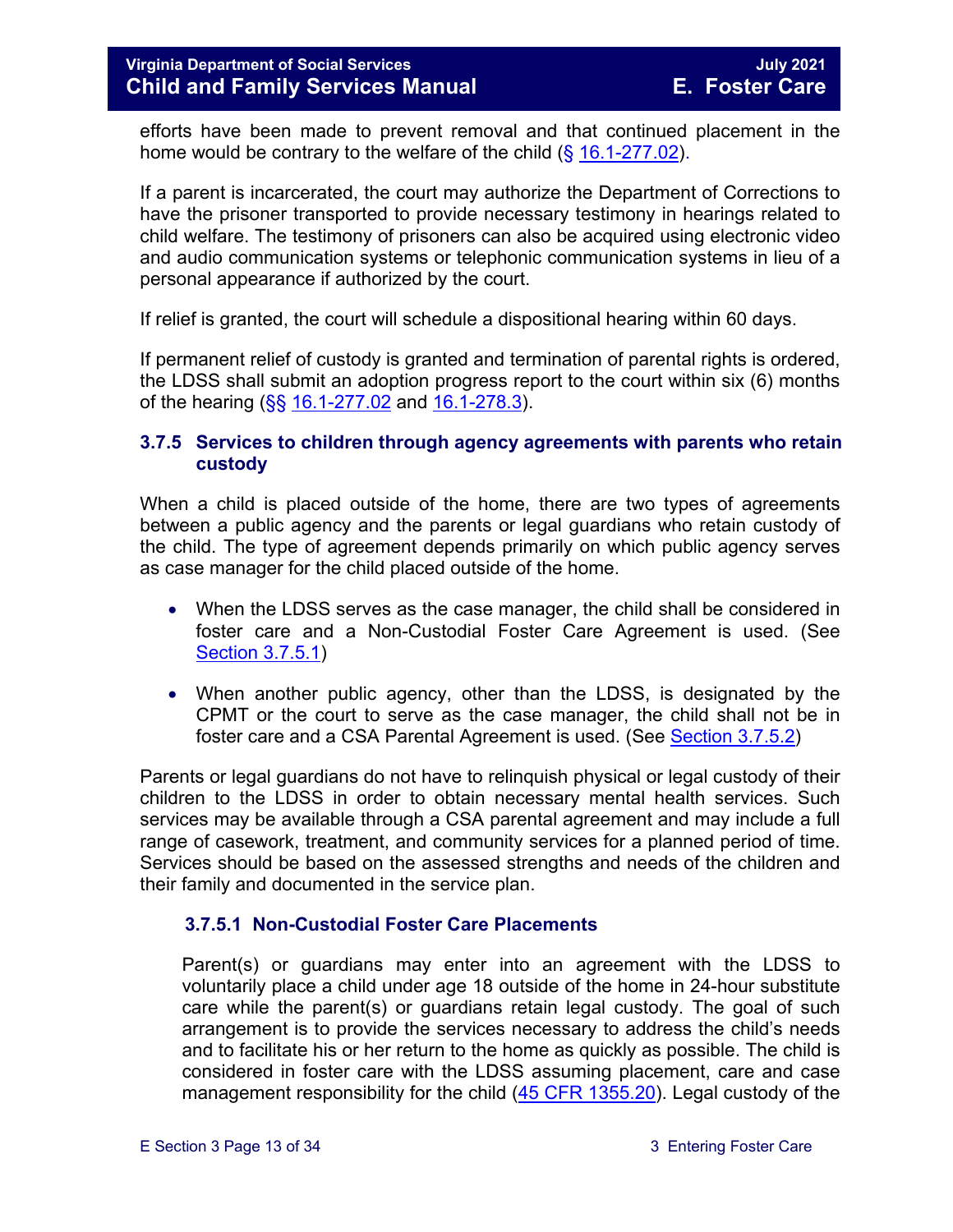children by the state child welfare agency (or its local counterparts) is not required in the federal definition. Thus, children placed through non-custodial agreements are in foster care.

All federal and state requirements shall be met, as with all children in foster care. The formal agreement between the parents and the LDSS is called a noncustodial foster care agreement.

Prior to entering a non-custodial foster care agreement, services to prevent the need for foster care placement shall be offered and shall be documented in the service plan. In emergency situations where services cannot be offered, the reasons shall be recorded on the service plan.

Before choosing this placement alternative and entering into a non-custodial foster care agreement, the LDSS shall assess and determine that:

- Leaving custody with the parent(s) or guardians is in the best interests of the child and will not place the child at risk.
- The parent(s) or guardians will remain actively involved with the child during the placement.
- The child will be able to return home within a reasonable timeframe (generally within a period of 12 months or less).
- There is no less restrictive alternative available through which the child can receive the level of supervision and services required.

These determinations shall be documented on the Non-Custodial Foster Care Agreement (see [Section 3.7.5.1.1\)](#page-13-0). If these conditions do not exist, transferring custody to the LDSS should be considered.

#### <span id="page-13-0"></span>**3.7.5.1.1 LDSS Non-Custodial Foster Care Agreements**

Non-Custodial Foster Care Agreements are between the LDSS and the parent(s) or custodians. When a non-custodial foster care agreement is executed, the permanency goal shall be reunification. The non-custodial foster care agreement shall address the conditions for care and control of the child, and the rights and obligations of the child, parent(s) or guardians, and the LDSS and include:

- A statement addressing the legal status of the child. With this agreement, the child would remain in the legal custody of the parent(s) or guardians.
- A statement that leaving custody with the parent(s) or guardians is in the best interests of the child and will not place the child at risk.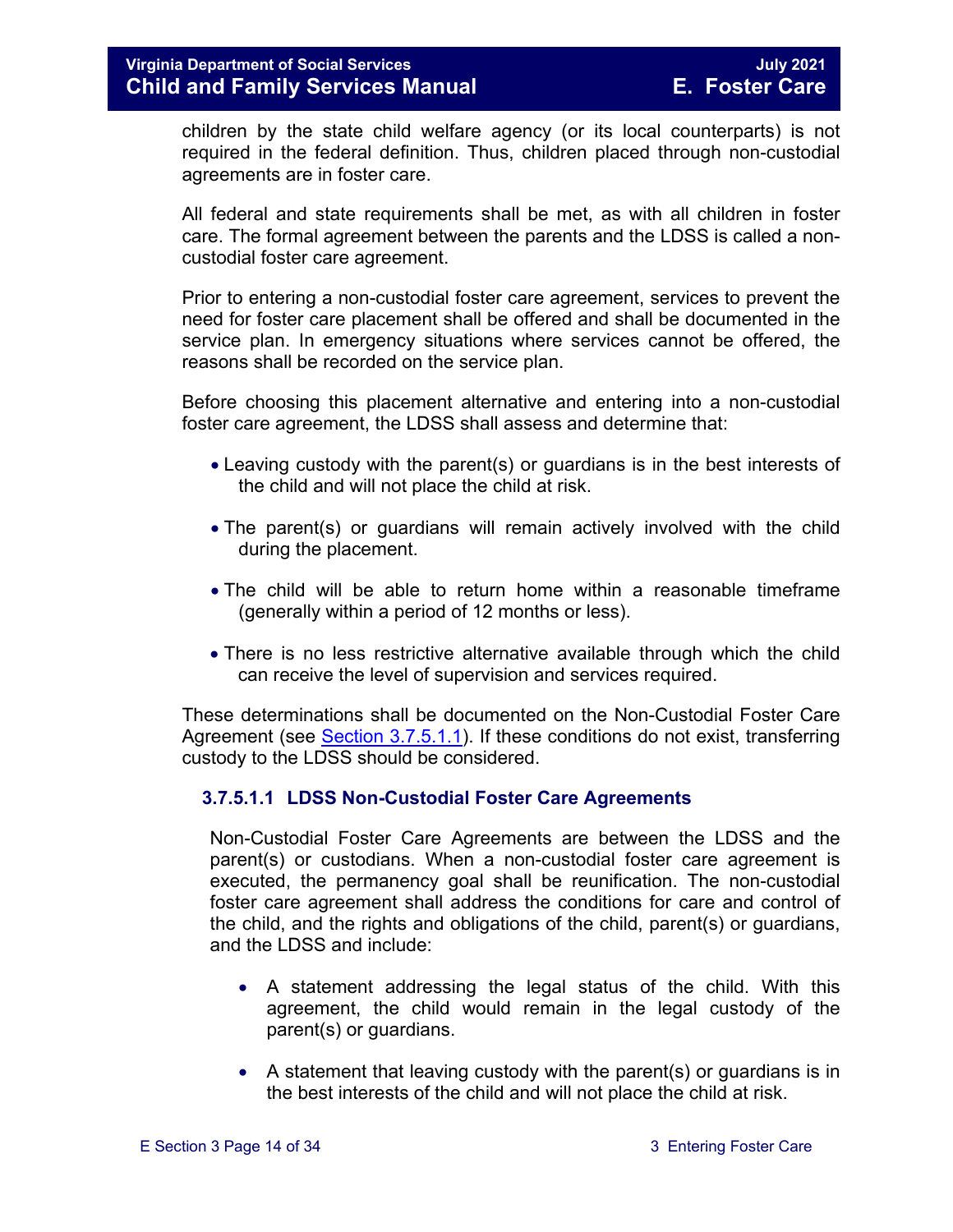- A statement that this is a voluntary agreement between the parent(s) or guardians and the LDSS; and that the child will be returned to the parent(s) or guardians if the agreement is revoked.
- A statement that if the parent wishes to revoke the agreement after the court approves the agreement, judicial approval for terminating the agreement shall be obtained.
- A statement that the LDSS has the right to seek judicial determination regarding custody of the child in a situation where the parent(s) or guardians revoke the agreement and the LDSS opposes return of the child.
- Requirements of the parent(s) or guardians for financial support, including a statement that the case will be referred to the Division of Child Support Enforcement (DCSE).
- Authority of the parent(s) or guardians and the LDSS in making medical care and treatment decisions.
- Expectations of the parent(s) or guardians during the placement, including a statement that the parent(s) or guardians will remain actively involved with the child during the placement.
- Expectations of the LDSS providing services to the child;
- Visitation arrangements.
- The date of the placement.
- The planned date of discharge from placement (generally within a period of 12 months or less).
- Other conditions for placement.
- When the placement is an interstate placement, a statement pertaining to responsibility for return of the child if the placement agreement is revoked.
- A non-custodial foster care agreement may extend beyond a child's  $18<sup>th</sup>$  birthday with the consent of all parties in keeping with the child's needs and with the family and youth's cooperation to continuing services and placement.
- If both parents have custody or there is shared guardianship, both parents or both guardians shall sign the agreement.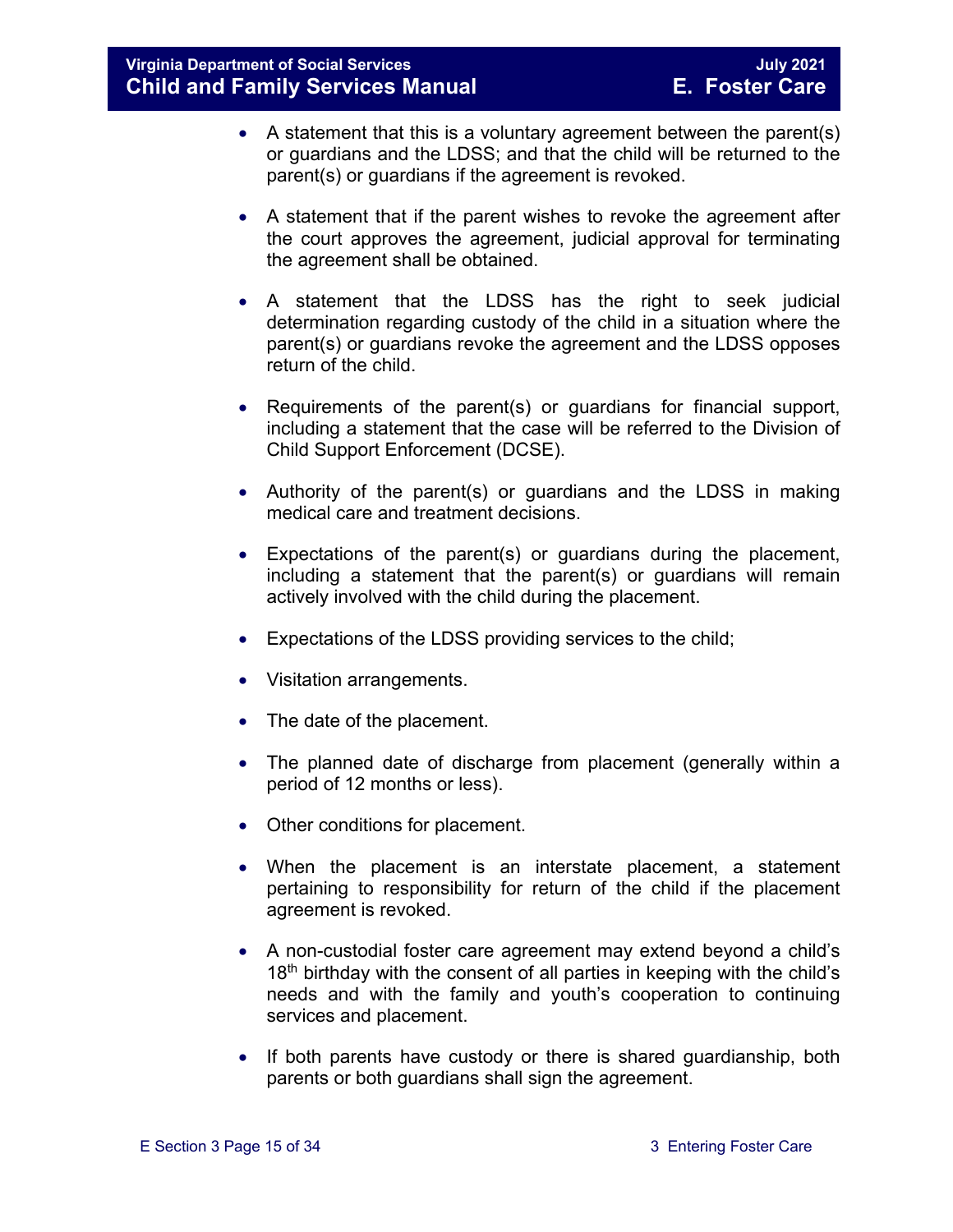A copy of the agreement should be given to the parent(s) or guardians, to the placement provider, and be kept in the child's record. The non-custodial agreement is effective no earlier than the date the last required signature is obtained and funding cannot begin prior to the effective date. (See the DSS internal website for a template [Non-custodial Foster Care Agreement Form.](https://fusion.dss.virginia.gov/dfs/DFS-Home/Foster-Care/Foster-Care-Forms))

#### **3.7.5.1.2Court approval of plan for placement through a non-custodial foster care agreement**

The LDSS shall file a foster care plan with the Juvenile and Domestic Relations District Court within 45 days following the board or LDSS' placement of the child unless the court, for good cause, allows an extension of time, which shall not exceed an additional 60 days  $(\frac{25}{16.1} - \frac{281}{16.1})$ . The LDSS should file a CHINS petition to place the case on the court's calendar and submit the foster care plan.

The court shall hold a hearing within 60 days of the child's initial foster care placement to review and approve the plan (§ [16.1-281 C\)](https://law.lis.virginia.gov/vacode/16.1-281/).

The court order shall include statements that:

- Reasonable efforts have been made to prevent the placement.
- Continuation in the home is contrary to the child's welfare, or it is in the child's best interest to be placed in foster care, or that there is no less drastic alternative than removal of the child from his or her home.

All foster care requirements shall be met. Time frames for administrative panel reviews and hearings are based on the date of the initial non-custodial foster care placement.

Refer to [Section 16.2](https://fusion.dss.virginia.gov/Portals/%5bdfs%5d/Files/DFS%20Manuals/Foster%20Care%20Manuals/Foster%20Care%20Manual%2007-2020/Final%20Foster%20Care%20Manual%2007-2020/section_16_judicial_hearings_and_mandated_foster_care_reviews.pdf#page=3) of this chapter for legal requirements pertaining to foster care reviews.

#### **3.7.5.1.3Other requirements**

The case shall be entered into OASIS as a foster care case.

In the event that the child shall be moved to another placement, a new noncustodial agreement shall be signed prior to the date of the placement change. As long as there is no period during which the child returns home, a change in placement does not result in a new foster care episode. The goal should remain Return Home with the plan for reunification to be achieved within 12 months or less of the child's initial placement.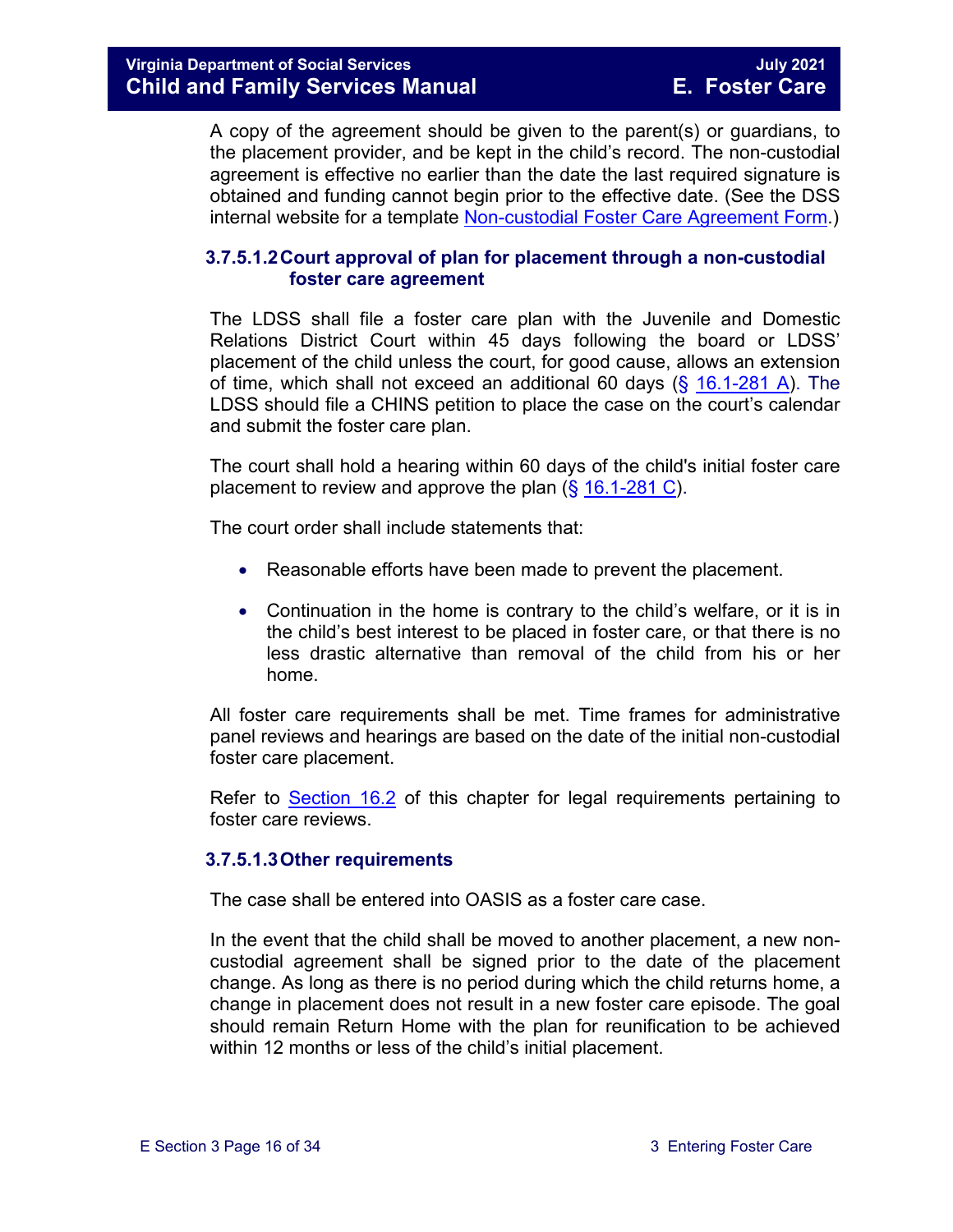The case shall be referred for Medicaid, title IV-E screening and child support. Child support is to be addressed in the non-custodial foster care agreement. Parents are responsible for paying support from the beginning of placement  $(\S$  [63.2-909\)](https://law.lis.virginia.gov/vacode/63.2-909/). A claim for good clause may be made when appropriate. Child support is to be based upon DCSE guidelines.

Since the child's parent(s) retain custody, they are responsible for signing the required referral and application forms.

Maintenance and service costs for non-title IV-E children will be paid from State Pool Funds.

At the point which the child no longer requires 24 hour substitute care, the child should be returned to the home and the non-custodial order should be terminated by the court. If the LDSS agrees to the return of the child and all required conditions for the child's safe return are met, the child may be sent home on a home visit pending final court approval.

If it is determined that a child in foster care through a non-custodial agreement will require a permanency goal other than reunification, the LDSS should file a petition for the child's custody to be transferred to the LDSS.

In the event that a child enters foster care from a non-custodial arrangement, as long as there is no period during which the child returns home, there is no new foster care episode.

#### <span id="page-16-0"></span>**3.7.5.2 CSA Parental Agreements**

CSA Parental Agreements are agreements between a public agency other than the LDSS, designated by the CPMT, and a parent or guardian who retains legal custody of the child. CSA Parental Agreements are only used when the FAPT determines that a child requires placement outside of the home to address the child's service needs.

The public agency designated by the CPMT assumes case management responsibilities. The LDSS cannot be the case manager. If the LDSS is the case manager, the child shall be in foster care and a Non-Custodial Foster Care Agreement shall be used.

Thus, when a child is placed outside of the home through an agreement between a public agency, other than the LDSS, as designated by the CPMT, and the parent(s) or custodians retain legal custody of the child, and this other public agency provides case management services, this child is not considered in foster care and is not subject to the requirements, policies, and protocols (i.e., court hearings, title IV-E eligibility determinations, etc.) required for children in foster care.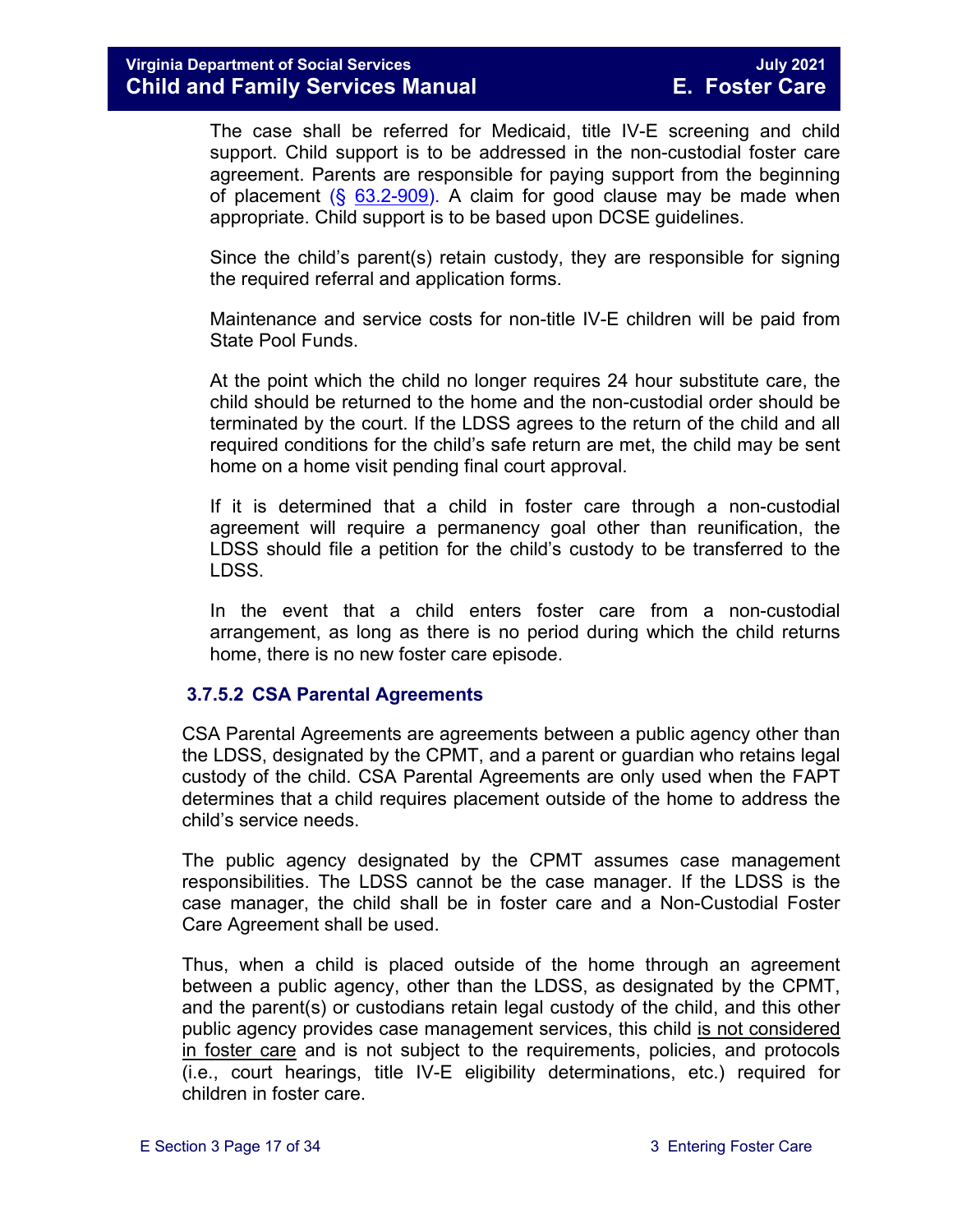While these children are not in foster care, they are eligible for foster care services since they have been placed under an agreement between the local public agency designated by the CPMT and the parents or custodians who retain legal custody (§ [63.2-905\)](https://law.lis.virginia.gov/vacode/63.2-905/).

These CSA Parental Agreements, where a public agency other than the LDSS provides case management services, are subject to Final Interagency Guidelines established by the State Executive Council (SEC) of CSA. The LDSS never uses these agreements. (See the [CSA User Guide,](https://www.csa.virginia.gov/content/doc/CSA_User_Guide_2018_Update.pdf) 5.3.3.1.)

The CSA guidelines specify the criteria for FAPT, or an approved multidisciplinary team, to use in determining when a child meets the statutory definition of a "child in need of services" and is eligible for foster care services, consistent with CPMT policies. (See the [CSA User Guide,](https://www.csa.virginia.gov/content/doc/CSA_User_Guide_2018_Update.pdf) 5.3.3.1.)

A CSA Parental Agreement delineates the responsibilities of both the parent(s) or custodians and the local case management agency, which cannot be the LDSS, in the provision of services. For the CSA Parental Agreement form, go to the [CSA User Guide,](https://www.csa.virginia.gov/content/doc/CSA_User_Guide_2018_Update.pdf) 5.3.2.2.

The CSA interagency guidelines, checklist, FAQs, tools and additional information is available in the [CSA User Guide.](https://www.csa.virginia.gov/content/doc/CSA_User_Guide_2018_Update.pdf)

## <span id="page-17-0"></span>**3.8 Providing written notice of right to appeal specific foster care services**

When the child enters foster care, the LDSS shall inform the child's birth parents or caretakers in writing of their right to appeal the denial of specific foster care services as defined in [Section 15.12.1,](https://fusion.dss.virginia.gov/Portals/%5bdfs%5d/Files/DFS%20Manuals/Foster%20Care%20Manuals/Foster%20Care%20Manual%2007-2020/Final%20Foster%20Care%20Manual%2007-2020/section_15_developing_service_plan.pdf#page=17) or the delay of a decision regarding such foster care services, that are delineated in the foster care service plan and approved by the court [\(See Family Services Notice of Action and Right to Appeal Form\)](https://fusion.dss.virginia.gov/Portals/%5Bdfs%5D/Files/DFS%20FORMS/Family%20Services-Generic%20Forms/Family%20Services%20Notice%20of%20Action%20and%20Right%20to%20Appeal.pdf). If the service is not in an approved service plan, then the denial is not appealable. The LDSS shall inform the birth parents or caretakers that the LDSS will mail the written notice at least **ten (10) days** before any action to discontinue, terminate, suspend, or change foster care services. The child's birth parents or caretakers may request a hearing within **30 days** of their receiving written notice of the denial. See [Section 15.12.2](https://fusion.dss.virginia.gov/Portals/%5bdfs%5d/Files/DFS%20Manuals/Foster%20Care%20Manuals/Foster%20Care%20Manual%2007-2020/Final%20Foster%20Care%20Manual%2007-2020/section_15_developing_service_plan.pdf#page=18) on providing written notice.

## <span id="page-17-1"></span>**3.9 Special populations**

#### <span id="page-17-2"></span> **3.9.1 Pregnant and parenting youth in foster care**

Pregnant and parenting youth in foster care face additional challenges. They have to balance the circumstances of being in foster care along with being a parent. Placement changes, treatment needs and changes, and family separation can have significant impacts on a youth's health and well-being and also impact their ability to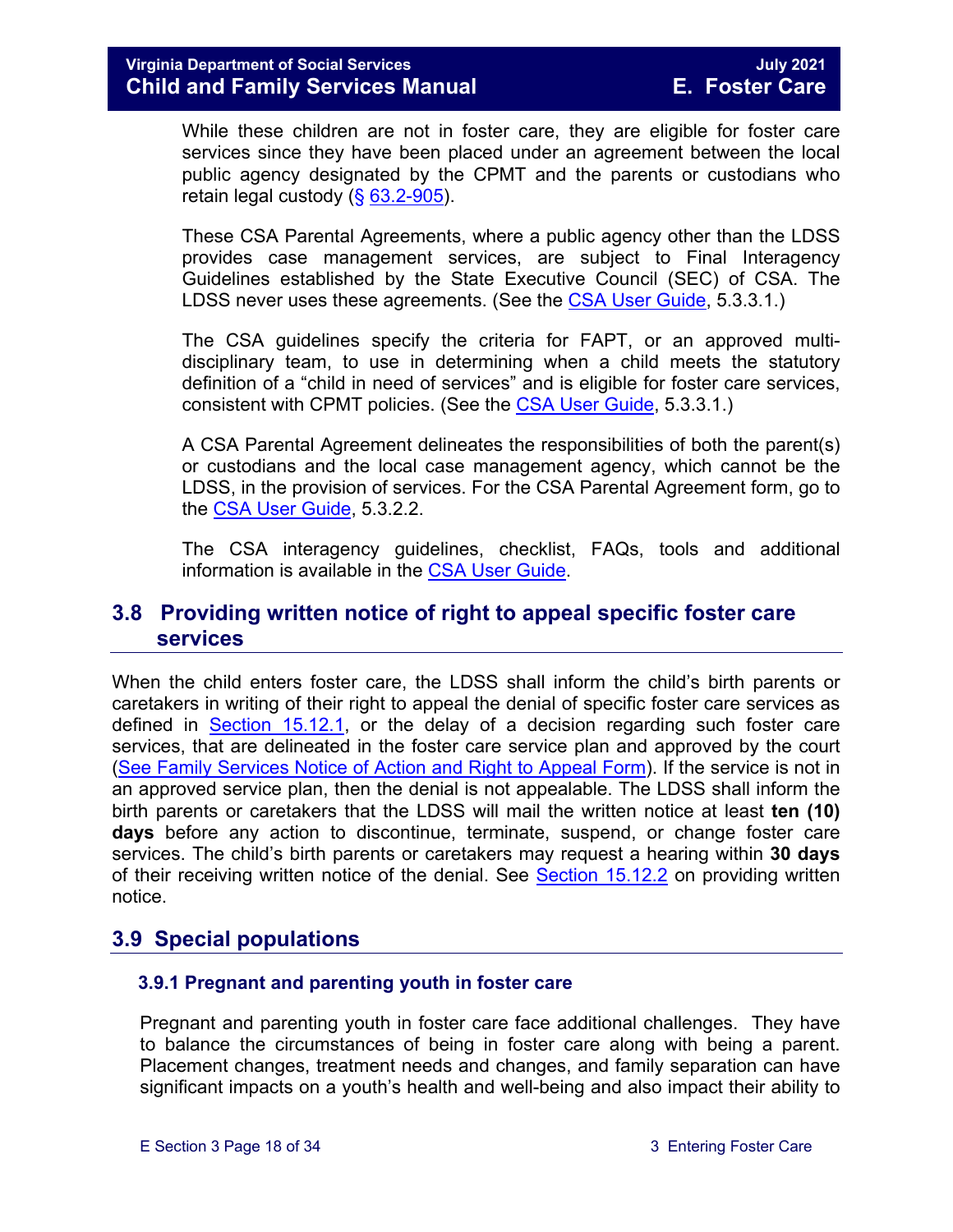#### **Virginia Department of Social Services July 2021 Child and Family Services Manual E. Foster Care**

take care of their child. Pregnant and parenting youth should be placed in the least restrictive, most family-like setting and their children should remain with them in placement, whenever possible. Service workers should explore services as early as possible to help promote the health of pregnant youth and their children through prenatal and post-natal services and to prevent the separation of parenting youth from their children by providing parenting skills and support services. If it is necessary to assume custody of a minor child of a youth in foster care, the service worker must document all efforts to work towards placing the child with their parent in both of the foster care plans. Service workers should address the needs of both mothers and fathers who are placed in foster care, including supporting their continued contact with their child when their child's primary residence is with someone else.

Service workers must document in the child welfare information system on the child's general information screen the Pregnant/Parenting Youth in Foster Care designation.

#### **3.9.1.1 Services for pregnant and parenting youth**

Pregnant and parenting youth (mothers and fathers) in foster care are eligible for parent support services through Medicaid, CSA, independent living funds, and PSSF. These services are designed to support and strengthen the youth's parenting capacity. Parent support services can include a wide variety of services such as family counseling, parental capacity evaluations, parent-child attachment services, and more. Additionally, their minor child may be eligible for services through a prevention services case. *In Virginia beginning July 1, 2021*, *pregnant and parenting youth are eligible for title IV-E prevention funds for evidence-based services through an in-home services case (See Prevention Guidance Section 2.3.2).* 

If the parenting youth and child require services, the service worker should open a prevention case in the child welfare information system. The minor child would be identified as the child in the case and the youth in foster care would be identified as the parent/caretaker. These cases will need to follow the prevention case requirements outlined in **Section 2.11** of Prevention guidance including developing a prevention case plan. This prevention plan must be included with the foster care plan for the youth's foster care hearing (§ [16.1-](https://law.lis.virginia.gov/vacode/title16.1/chapter11/section16.1-281/) [281\)](https://law.lis.virginia.gov/vacode/title16.1/chapter11/section16.1-281/).

#### **3.9.1.2 Foster care plan and documentation requirements**

For all pregnant or parenting youth in foster care, their foster care plan must include (§ [16.1-281\)](https://law.lis.virginia.gov/vacode/title16.1/chapter11/section16.1-281/):

• A list of the services and programs to be provided to or on behalf of the child to ensure parental readiness or capability, and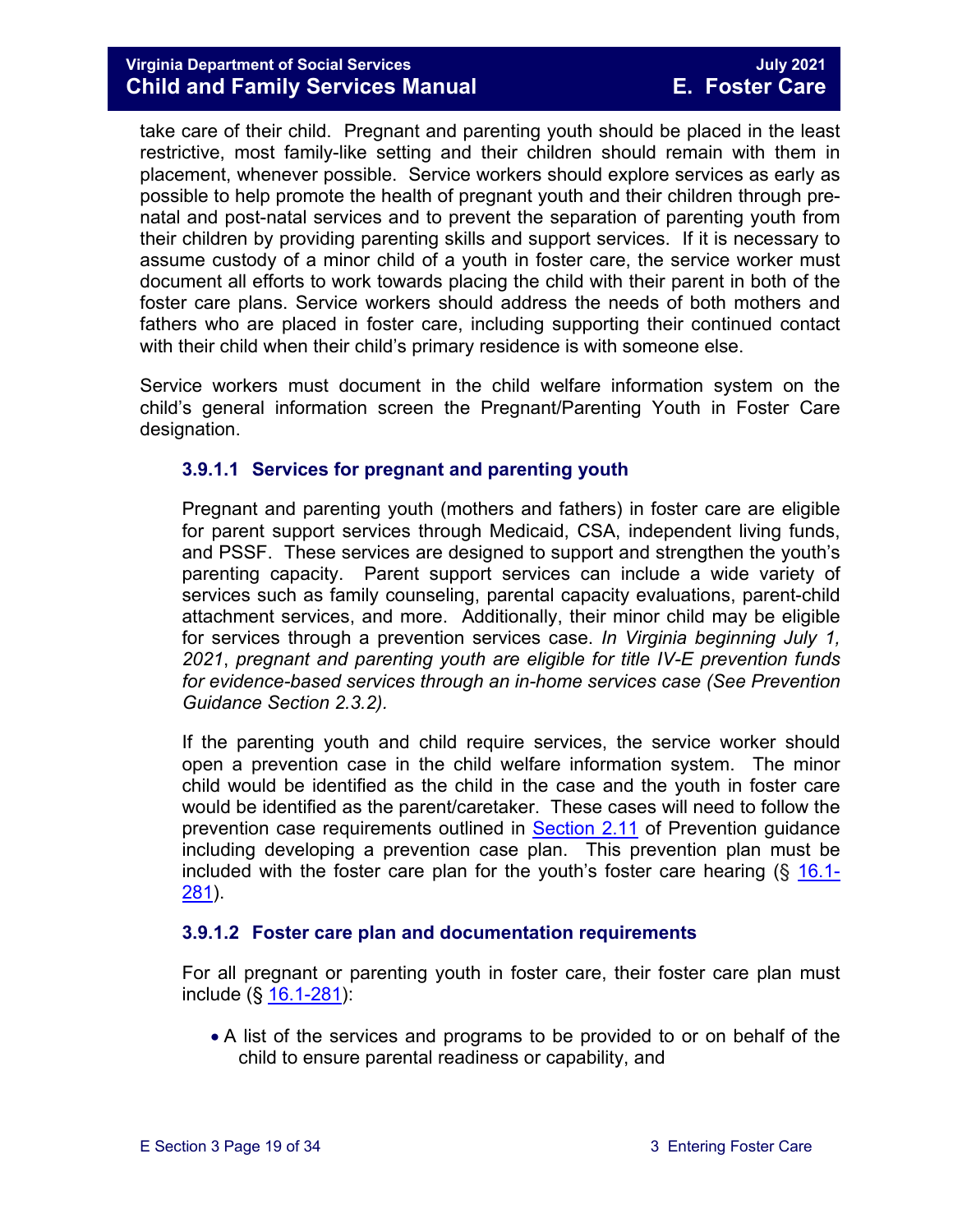• A description of the foster care prevention strategy for any child born to the child in foster care.

For youth and their children who are receiving prevention services, the prevention strategy should be included in the prevention plan which is attached to the foster care plan. For youth who are not receiving prevention services, an explanation of why can be included on the child's Foster Care Plan Part A.

#### **3.9.1.3 Minor child of youth in foster care**

The minor child of a youth in foster care, who is living in a foster home or residential facility with his or her parent and who is in the custody of the parent, shall be eligible to receive a foster care maintenance payment and shall not be eligible for TANF. The foster care provider should receive a basic maintenance payment for the minor child in the amount appropriate for the age of the child and from the same funding source as the parent of the child (i.e., title IV-E or state pool funds). The minor child is not eligible for enhanced maintenance.

- The foster care provider is responsible for providing room and board and ensuring that the payment is used to meet the child's needs.
- The minor child of a foster youth remains the responsibility of his or her parent, unless custody has been removed.
- The minor child shall be listed in OASIS with the foster youth (parent).
- The minor child is eligible for Medicaid, services, and child support services

The service worker does not open a case for the minor child; all costs are paid under the foster youth's case. If the foster youth resides in a residential facility with her minor child, the rate paid will be the rate negotiated with the facility for maintenance for the minor child. If the youth, who is under the age of 18, lives in an independent living arrangement, and is receiving the Independent Living Stipend, the minor child is not eligible for a maintenance payment but may be eligible for TANF. If the foster youth lives in an independent living arrangement and is receiving a maintenance payment as a Fostering Futures participant, the minor child is also eligible for a maintenance payment and would not be eligible for TANF.

The maintenance payment should be added to the foster youth's foster care payment (as one payment). For youth who reside in supervised independent living settings under Fostering Futures, the foster care payment is sent to the youth. For all other settings, the foster care payment is made to the placement provider.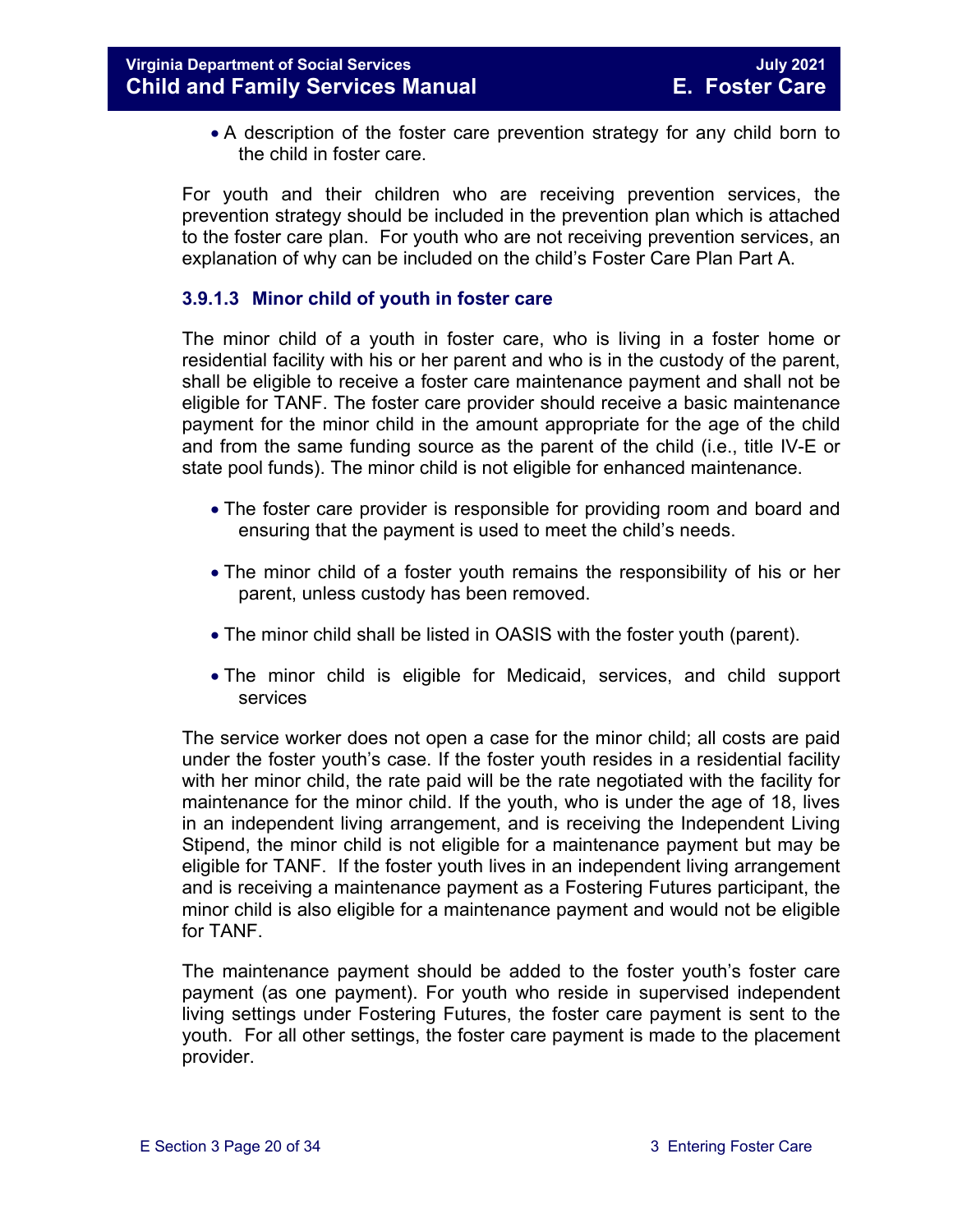- If the minor child of a foster youth has his or her own income (i.e., SSI, SSA, or child support), these resources shall be used toward the maintenance cost.
- If the LDSS finds it necessary to assume custody of a child of a foster youth, the child of the foster youth may be eligible for title IV-E or state pool funds. Eligibility for the child of the foster youth is determined in the same manner as are all other children in foster care.

#### *3.9.1.4 Placements specializing in providing prenatal, post-partum, or parenting supports for youth in care*

*Youth must always be placed in the least restrictive setting based on their needs and safety concerns Not only do family settings support healthy social development and maintenance of family connections, they help model healthy parenting and family engagement to the youth raising their child. For youth who may require a higher level of care (i.e. congregate care) based on their prenatal, post-partum or parenting needs, settings should be considered that can assist them in ensuring parental readiness or capability. Youth may be placed in congregate care programs that specialize in providing prenatal, postpartum, or parenting supports for youth. These settings are one of the specified settings allowed by Family First and do not need to meet the criteria of a Qualified Residential Treatment Program (QRTP) to receive title IV-E funding.*

*Currently, only placements with the Mommy & Me program designation granted by VDSS Licensing are designated to meet the specified setting for prenatal, post-partum or parenting supports for IV-E funding for residential placement; however, VDSS has the ability to designate additional placements in this placement category as more facilities are identified.*

#### <span id="page-20-0"></span>**3.9.2 Indian child of a tribe**

#### **3.9.2.1 Federal definition of Indian Child**

Children of Native American or Alaskan Eskimo or Aleut heritage of a federally recognized tribe are subject to the [Indian Child Welfare Act](http://www.gpo.gov/fdsys/pkg/USCODE-2010-title25/pdf/USCODE-2010-title25-chap21.pdf) (ICWA). Virginia currently has seven (7) federally recognized tribes. In January 2016, The United States Department of Interior granted federal recognition to the Virginia Pamunkey Indian Tribe. In January 2018, the following tribes were granted federal recognition: Chickahominy, Eastern Chickahominy, Monocan, Nansemond, Rappahannock, and Upper Mattaponi.

A child is covered by ICWA when the child meets the federal definition of an Indian Child. Specifically, the child is an unmarried person under the age of 18 and is either:

• A member of a federally recognized Indian tribe; or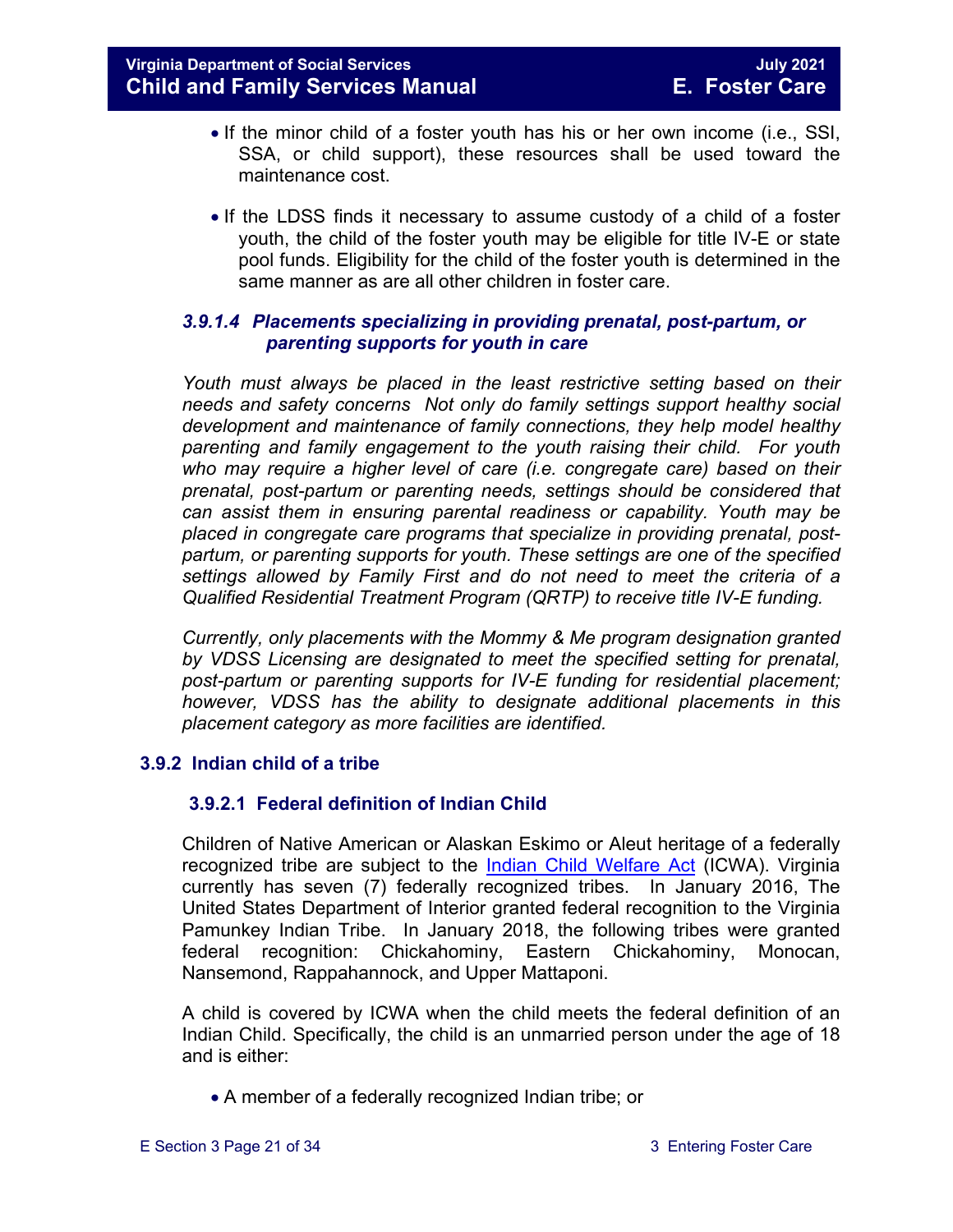• Eligible for membership in a federally recognized Indian tribe and is the biological child of a member of a federally recognized Indian tribe [\(25](http://www.gpo.gov/fdsys/pkg/USCODE-2011-title25/pdf/USCODE-2011-title25-chap21.pdf)  [U.S.C. § 1903\)](http://www.gpo.gov/fdsys/pkg/USCODE-2011-title25/pdf/USCODE-2011-title25-chap21.pdf).

Under federal law, individual tribes have the right to determine eligibility and/or membership. However, in order for ICWA to apply, the child shall meet one of the criteria above.

#### **3.9.2.2 Determination of Indian status**

The LDSS shall treat all children in foster care or at risk of entering foster care as an Indian child until it is determined that the child is not of American Indian or Alaskan Eskimo or Aleut heritage, and the child does not belong to a tribe located in or outside Virginia. The LDSS worker shall ask the following individuals if the child, the child's parents, or his/her grandparents are identified with or members of an Indian tribe:

- The child (if age appropriate),
- The caregiver, and
- Any other person with knowledge of the child, parent or alleged parent

This information shall be documented in OASIS using "Indian Status" as the purpose of the contact.

In the event that the LDSS determines the child, the child's parents or his/her grandparents are identified with an Indian tribe, the following steps shall be taken by the service worker to confirm the tribe's status:

- Contact the [Bureau of Indian Affairs Eastern Regional Office](http://www.bia.gov/WhoWeAre/RegionalOffices/Eastern/index.htm) at its website or at 615-564-6500 for guidance on ICWA notification procedures for state recognized tribes
- Review the semi-annual publication of the [Tribal Leaders Directory](http://www.bia.gov/WhoWeAre/BIA/OIS/TribalGovernmentServices/TribalDirectory/index.htm) on the website of the [U. S. Department of the Interior Bureau of Indian Affairs.](http://www.bia.gov/) The directory provides the name, address, and contact information for each of the federally recognized Indian tribes. In the back, the directory has a copy of the Federal Register listing the "Indian Entities Recognized and Eligible to Receive Services from the United States Bureau of Indian Affairs." To see if there is a later version of this listing, go to [Federal Register,](https://www.federalregister.gov/) click on" browse," and search for "Indian Entities Recognized."

If the tribe is a federally recognized tribe, the worker shall: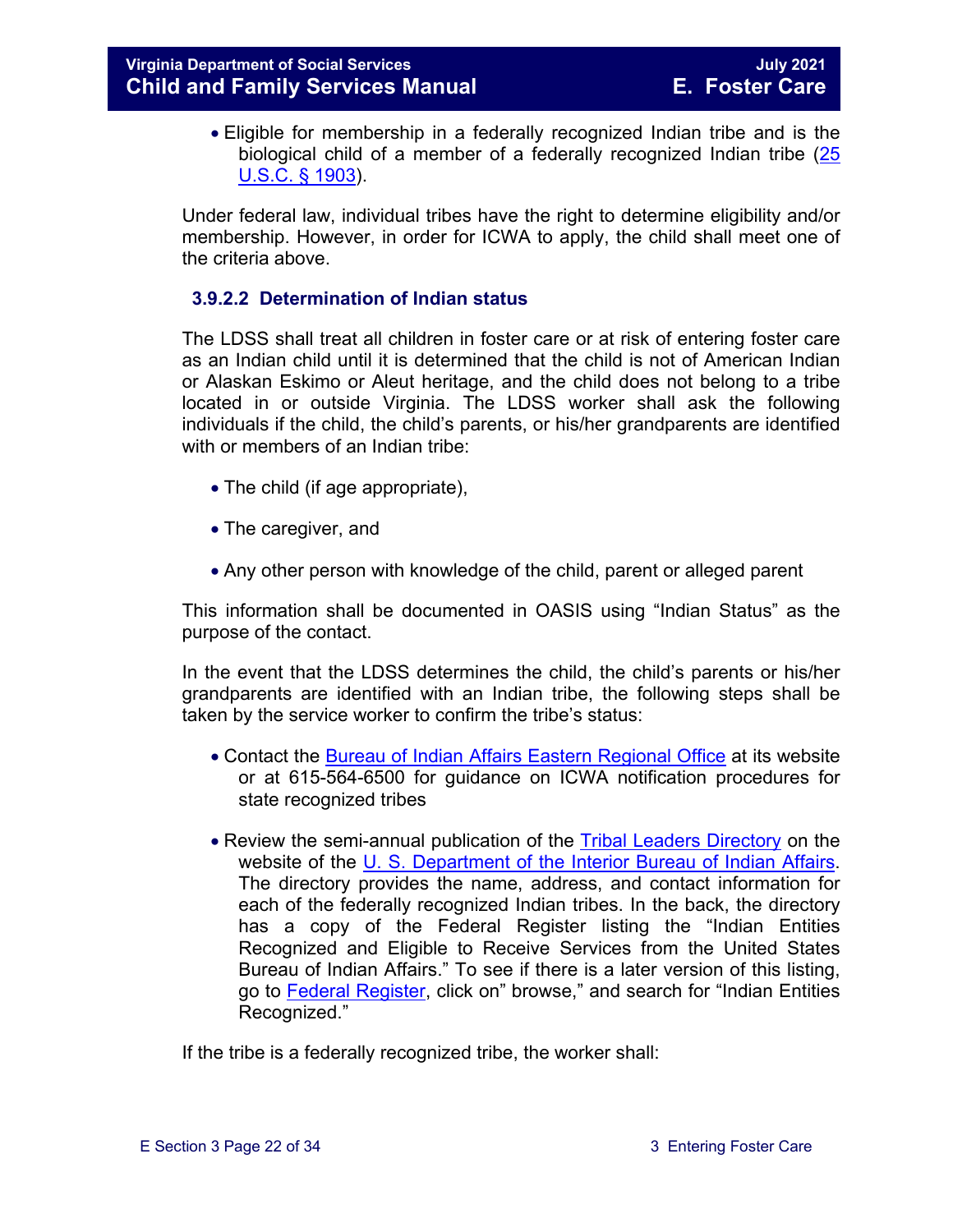- Gather the following information, if available, from the child, parent, alleged parent, relative, and any other person with knowledge of the child's or parent's tribal affiliation:
	- $\circ$  The name of the tribe of which the child, parent, or alleged parent is a member or eligible for membership.
	- o The tribal enrollment or identification numbers of the parents or alleged parents and child(ren).
	- $\circ$  Name of the following relatives of the child:
		- **Birth mother's maiden name.**
		- **Maternal and paternal grandparents.**
		- Alleged biological and/or legal father(s).
	- o Birth dates and birthplaces of the child, parents, and alleged parent.
	- o Social Security numbers for the child, parents, and alleged parent.
	- o If either birth parent was adopted, obtain the name of his or her birth parents (if available).
	- o Other information about extended family members including the names, clan affiliations, dates of birth, and addresses of grandparents, aunts, uncles, cousins, great grandparents, stepparents, first and second cousins.
- Identify the geographic location, the Bureau of Indian Affairs Regional Office of the tribe, and contact information of the Indian Child Welfare Designated Agent for the tribe.
- Contact the Child Welfare Designated Agent and request contact information including the name, address, and telephone number of the tribal social service program and/or ICWA representative of the tribe.
	- $\circ$  Newly recognized tribes may not have a Child Welfare Designated Agent and/or ICWA representative. In these circumstances, the service worker is required to contact the head of the tribe. Notification to the tribe needs to be completed in writing via certified mail. If initial contact is by phone, the service worker is still required to send written notification to the head of the tribe or the designated representative via certified mail.
- Contact the tribal social service and/or ICWA representative and request in writing that the tribe confirm the child's membership or eligibility for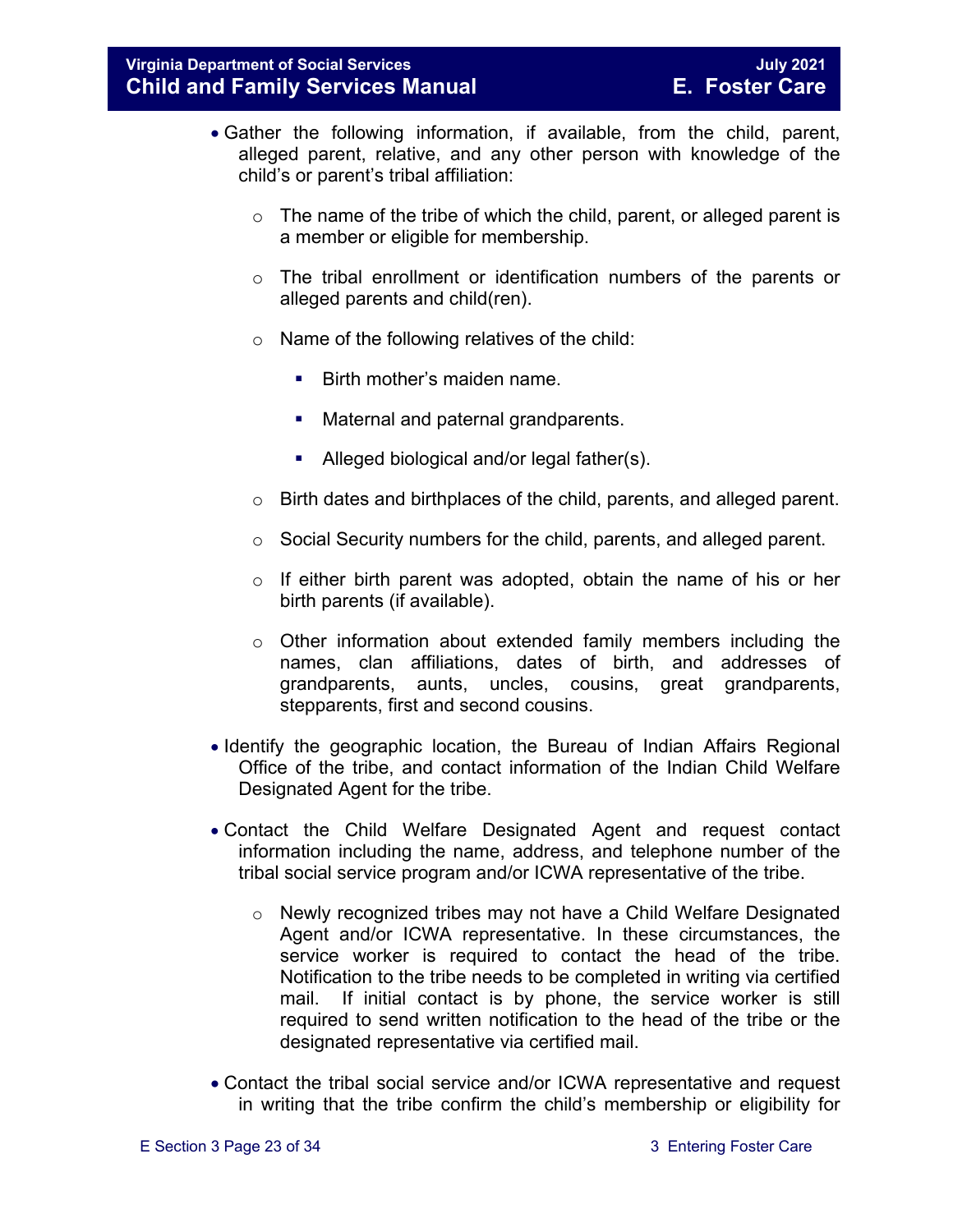membership as the biological child of a member of the tribe. The service worker shall provide the social service and/or ICWA representative with all the identifying information listed above to assist in the confirmation or determination of membership.

- Document clearly in OASIS (using "Indian Status" as the purpose of the contact) and the foster care paper case record the determination that the child is an Indian child, as confirmed by the tribe. The tribe believed to be the child's tribe is the only entity that can make a determination of whether a child is an Indian child or not. A tribal determination of membership is conclusive because each tribe defines the criteria for membership in the tribe and determines who meets those criteria.
- Document in the case record all inquiries and contacts made to investigate whether or not a child is an Indian child. The case record should include copies of all written correspondence to the tribe and correspondence from the tribe. Additionally, copies of the certified mail return receipts for the written notification should be included in the case record.
- Inquire of the tribal social service and/or ICWA representative if the tribe is willing to assume custodial responsibility for the child, once tribal membership in a federally recognized tribe is confirmed.
- Inquire of the tribe of any potential placement resources in accordance with [Section 3.9.2.7.1.](#page-28-0)

#### **3.9.2.3 Requirements for active efforts**

ICWA requires that active efforts shall be made to maintain and reunite an Indian child with his/her family or tribal community.

Active efforts are more than reasonable efforts as required by title IV-E of the Social Security Act [\(42 U.S.C. 671\(](http://api.fdsys.gov/link?collection=uscode&title=42&year=mostrecent§ion=671&type=usc&link-type=html)a)(15)). Active efforts are also separate and distinct from requirements of the Adoption and Safe Families Act (ASFA), [42](http://api.fdsys.gov/link?collection=uscode&title=42&year=mostrecent§ion=1305&type=usc&link-type=html)  [U.S.C. 1305.](http://api.fdsys.gov/link?collection=uscode&title=42&year=mostrecent§ion=1305&type=usc&link-type=html) ASFA's exceptions to reunification efforts do not apply to ICWA proceedings. Refer to [42 U.S.C. 1305](http://api.fdsys.gov/link?collection=uscode&title=42&year=mostrecent§ion=1305&type=usc&link-type=html) for a list of those exceptions.

Examples of active efforts include, but are not limited to:

- Engaging the Indian child, his/her parents, extended family members, and custodian(s);
- Taking necessary steps to keep siblings together;
- Identifying appropriate services and helping the parents overcome barriers, including actively assisting them in obtaining such services;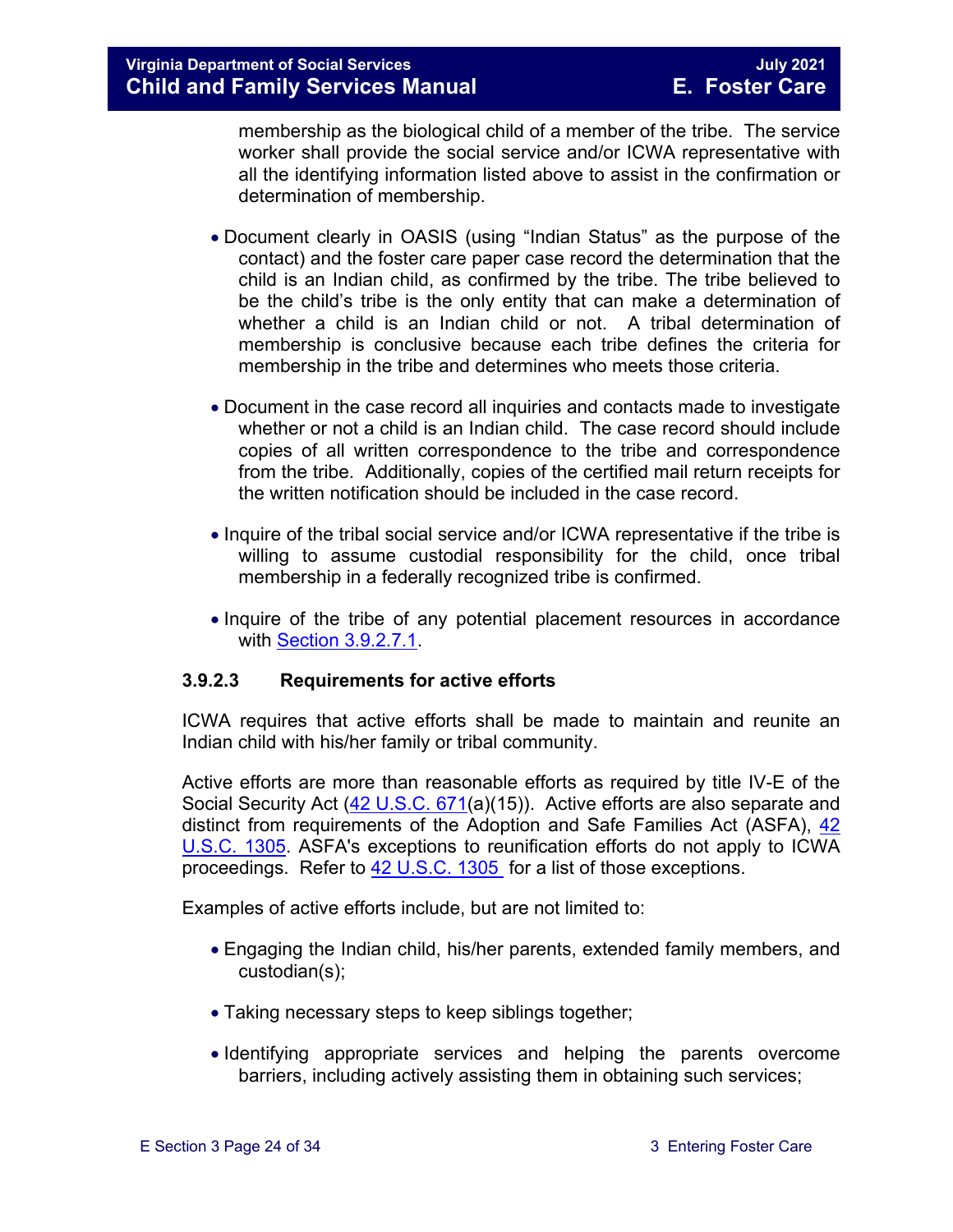- Identifying, notifying, and inviting representatives of the Indian child's tribe to participate in Family Partnership Meetings (FPM) [\(see Section 2.9\)](https://fusion.dss.virginia.gov/Portals/%5bdfs%5d/Files/DFS%20Manuals/Foster%20Care%20Manuals/Foster%20Care%20Manual%2007-2020/Final%20Foster%20Care%20Manual%2007-2020/section_2_engaging_the_child_family_and_significant_adults.pdf#page=19);
- Conducting or causing to be conducted a diligent search for the Indian child's extended family members for assistance and possible placement;
- Involving and using available resources of the extended family, the child's Indian tribe, Indian social service agencies and individual caregivers.

#### **3.9.2.4 When ICWA is not applicable**

A child of Indian heritage who is officially determined to be neither a member nor eligible for membership in a federally recognized tribe is not subject to the requirements of the ICWA. The service worker shall document in the case record, the steps taken to determine the child's Indian/tribal ancestry and the tribe's written statement declaring the child ineligible for membership. Document any phone calls from the tribe stating that the child is not eligible and incorporate into any court hearing the tribe's written statement or documented phone call that the child is ineligible for tribal membership.

A child belonging to a Virginia tribe, that is not federally recognized, is not subject to the Indian Child Welfare Act, and the local court has jurisdiction. When a child entering care is believed or known to have Virginia Indian heritage, the LDSS shall immediately contact the [Bureau of Indian Affairs](http://www.bia.gov/WhoWeAre/RegionalOffices/Eastern/index.htm)  [Eastern Regional Office](http://www.bia.gov/WhoWeAre/RegionalOffices/Eastern/index.htm) at its website or call 615-564-6500 for guidance on ICWA notification procedures for state recognized tribes.

In instances where ICWA does not apply but the child is of Indian heritage, a member of a Virginia tribe that is not federally recognized, or considered Indian by the Indian community, the LDSS should consider tribal culture and connections in the placement and care of the child.

In addition to following all ICWA requirements, LDSS are strongly encouraged to contact Virginia tribes in their service areas and work to build and strengthen relationships and address the needs of Indian children. The contact list for Virginia Tribes can be found [here.](https://www.commonwealth.virginia.gov/virginia-indians/state-recognized-tribes/)

#### **3.9.2.5 Transfer of an Indian child to a tribal agency**

When it is determined that the child is a member of a federally recognized tribe, the LDSS shall work in consultation with either parent, the Indian custodian, or the tribe on transfer procedures. The tribe's right to request a transfer to a tribal court can occur at any court proceeding, however, good cause may exist for the transfer not to occur. For example, a tribe may decide that a transfer is not appropriate until the termination of parental rights is being determined. Procedures for transferring a child to a tribe will be situational depending on the age of the child and requirements or needs of the tribe.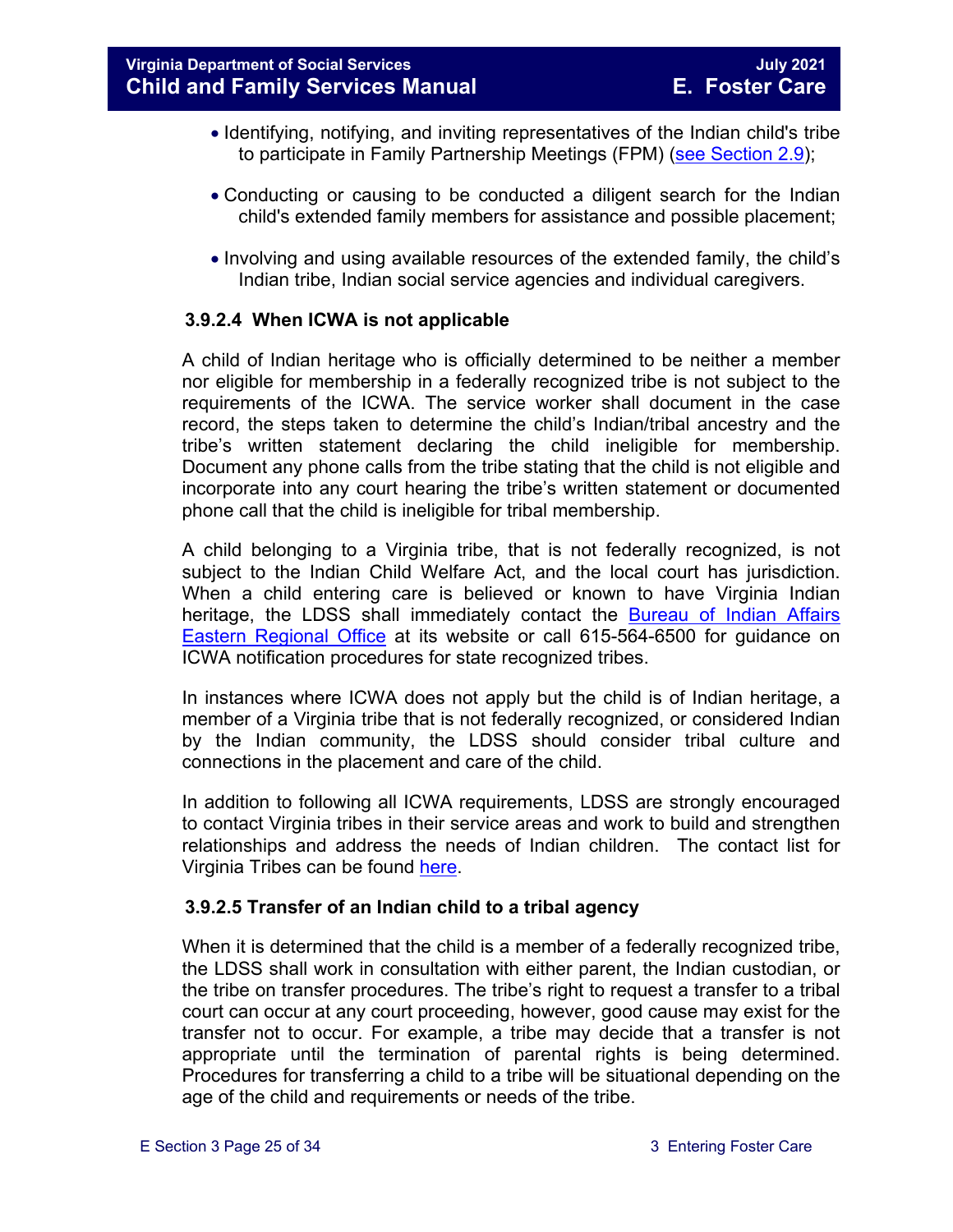The transfer procedures shall not impact the child's eligibility, receipt of services, or payment under title IV-E or the medical assistance program operated under title XIX (Medicaid).

The LDSS shall establish eligibility for title IV-E at the time of transfer, if an eligibility determination is not already completed.

The LDSS shall provide essential documents and information necessary to continue the child's eligibility under title IV-E and Medicaid program under title XIX to the tribal title IV-E agency or an Indian Tribe with a title IV-E agreement, including but not limited to the following:

- All judicial determinations to the effect that continuation in the home from which the child was removed would be contrary to the welfare of the child and that reasonable efforts described in section 471(a)(15) of the Social Security Act have been made.
- Other documentation that the State agency has that relates to the child's title IV-E eligibility under §§ [Sections 472](http://www.ssa.gov/OP_Home/ssact/title04/0472.htm) and [473](http://www.socialsecurity.gov/OP_Home/ssact/title04/0473.htm) of the Social Security Act.
- Information and documentation available to the agency regarding the child's eligibility or potential eligibility for other Federal benefits.
- Copy of the case plan developed including health and education records of the child.
- Documentation of the child's placement settings, including written documentation of the approval status of the current placement.
- Any other available information the tribe may request including but not limited to:
	- o Identifying information on the child, parents, and relatives.
	- $\circ$  Special needs the Indian child may have.
	- o Resources utilized or needed to meet the needs of the child.
	- o The identified CPS risks and safety factors that caused the necessary removal.
	- o Any assessments on the child and/or parents identifying strengths and needs.
	- $\circ$  Information about any relative or other significant person who is willing and able to care for the child.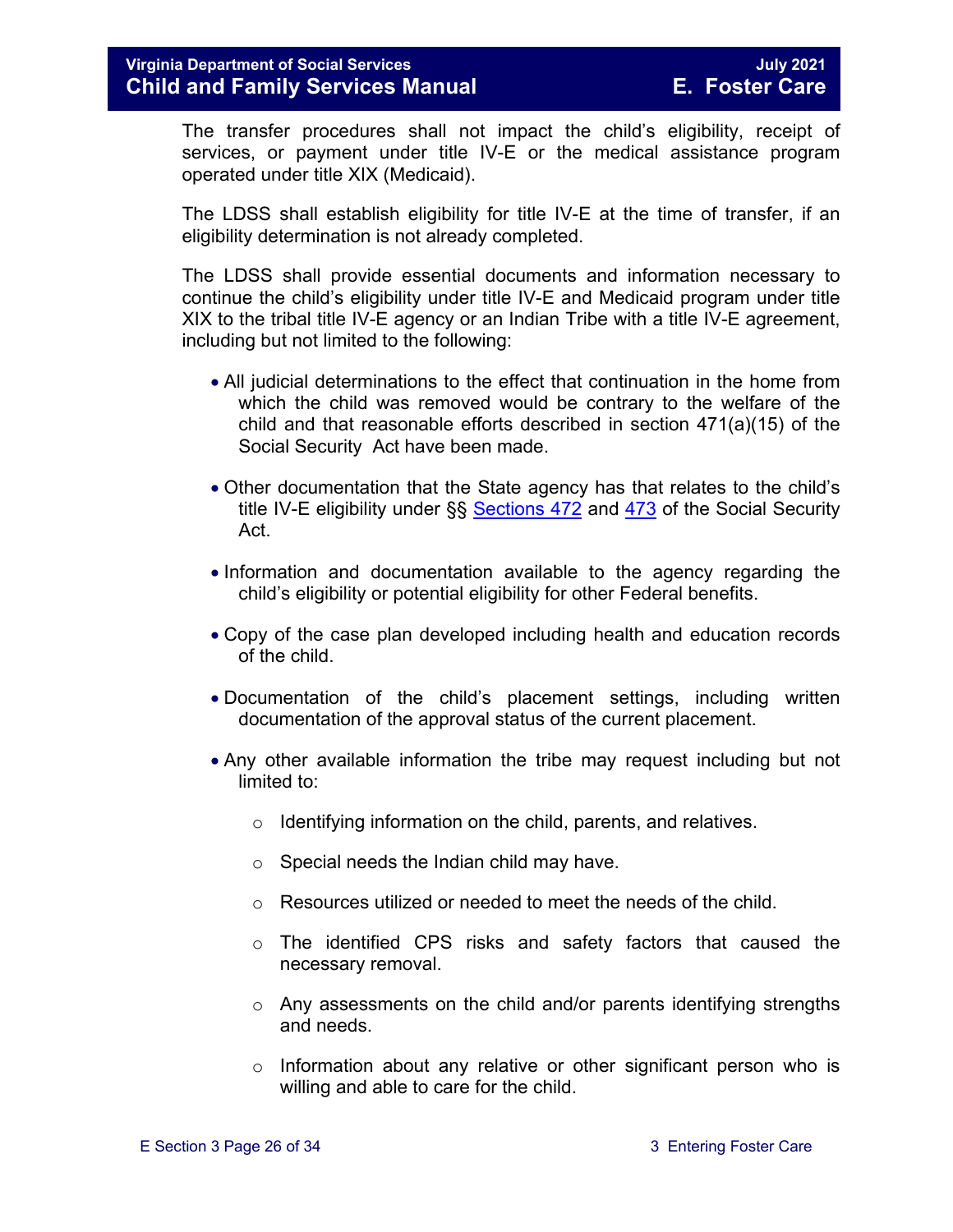o Copies of OASIS or paper case records

The service worker shall coordinate with the tribal court and/or an ICWA representative regarding the transfer of the child to the tribal agency:

- Obtain the parent's, guardian's, caregiver's or Indian custodian's (if available) agreement with the child's transfer to the tribe (if the parent objects to transfer to the tribe, contact the local attorney's office).
- Obtain the date, time and name of the tribal representative who will take physical custody of the child.
- When the tribe takes physical custody of the child, the acceptance and transfer of custody should be documented by written verification of the tribal representative's authority and acceptance of custody should be obtained and filed in the case file.
- Provide notice to the court that the tribe is assuming the child's custody so the court can determine appropriate action on the court's case.

#### **3.9.2.6 Membership or eligibilty in more than one tribe**

If an Indian child is a member or eligible for membership in more than one federally recognized tribe, the LDSS shall notify and work in collaboration with all tribes of which the child may be a member or eligible for membership. The notification provided to each tribe should specify the other tribe or tribes of which the child has membership or is eligible for membership. ICWA requires that the Indian tribe with which the child has more significant contacts shall be designated as the child's tribe.

To determine significant contacts, the LDSS should gather the following information from the child, the child's parent, alleged parent, relative, and any other person with knowledge of the child's or parent's tribal affiliation:

- Preference of the parents for membership of the child;
- Length of time at residence on or near the reservation of each tribe;
- Tribal membership of custodial parents or Indian custodian; and,
- Interest of each tribe in response to the notice that the child is involved in a child custody proceeding;

If an Indian child is already a member of a tribe, but is also eligible for membership in another tribe, consideration should be given to the tribe in which the Indian child is a member, unless otherwise agreed to by the tribes.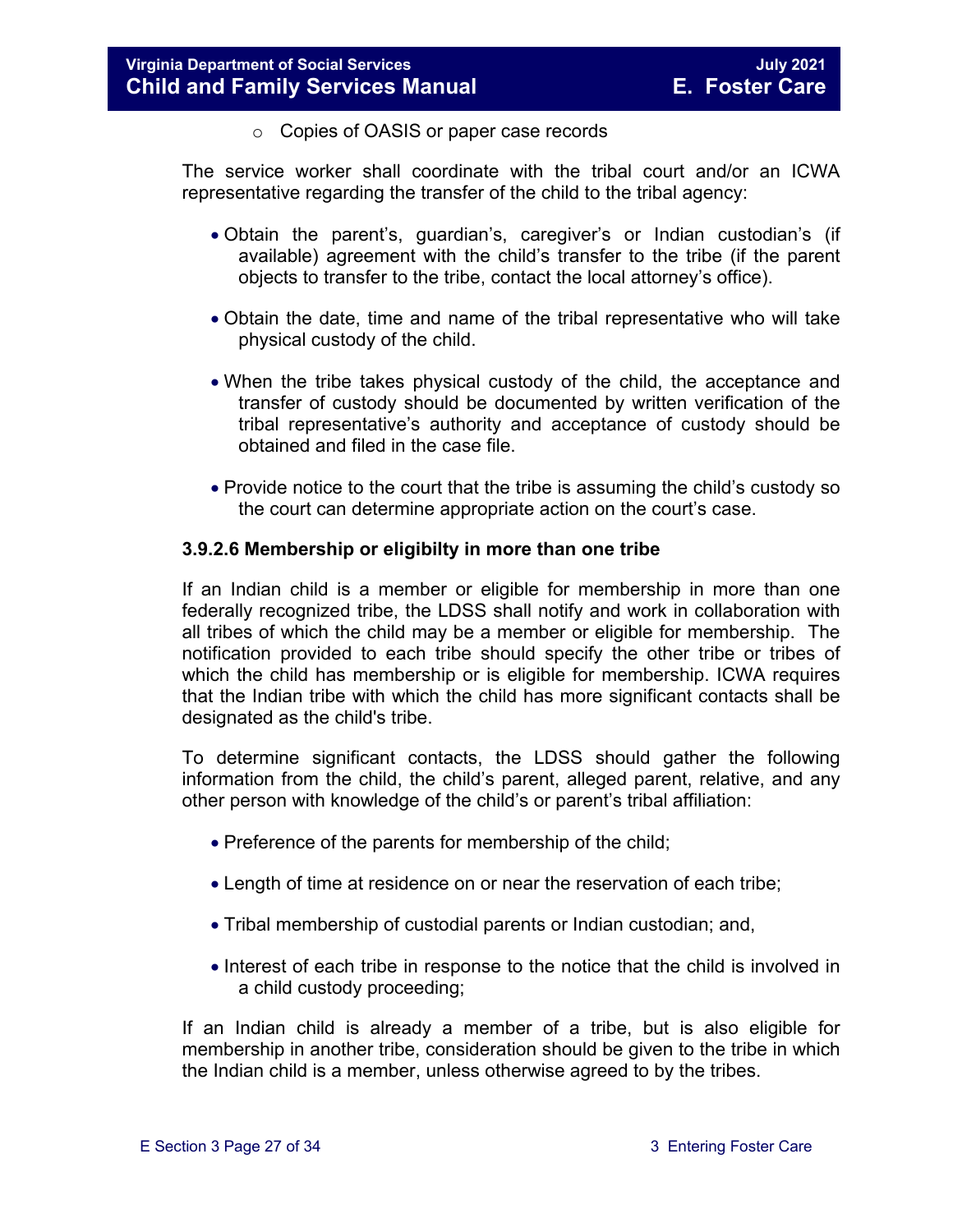If the Indian child is not a member of any tribe, the LDSS should provide an opportunity for the tribes to work together to determine which of them should be the designated tribe. If the tribes do not agree, the following factors should be considered in designating the Indian child's tribe:

- The preference of the parents or extended family members who are likely to become foster care or adoptive placements; and/or,
- Tribal membership of custodial parent or Indian custodian; and/or,
- If applicable, length of time the child resided on or near the reservation of each tribe; and/or,
- Whether there has been previous court involvement with respect to the child by a court or one of the tribes; and/or,
- Self-identification by the child; and/or,
- Availability of placements.

In the event the child is eligible for membership in a tribe but is not yet a member, the LDSS should take the steps necessary to obtain membership for the child in his/her designated tribe. Once an Indian tribe is designated as the child's Indian tribe, the LDSS shall notify all involved tribes in writing of the determination.

#### **3.9.2.7 Non transfer of an Indian child to a tribal agency**

Upon request to transfer the child to a tribal agency, the court shall transfer the case unless good cause exists to deny the transfer due to any of the following reasons:

- Either parent objects;
- The tribal court declines:
- The court determines that good cause exists not to transfer.

The burden of establishing good cause not to transfer is on the party opposing the transfer. The reasons for such belief or assertion must be recorded in OASIS, in the paper case records, and made available to the party petitioning for transfer.

If the tribe indicates that it will not assume custodial responsibility for the child, the service worker shall: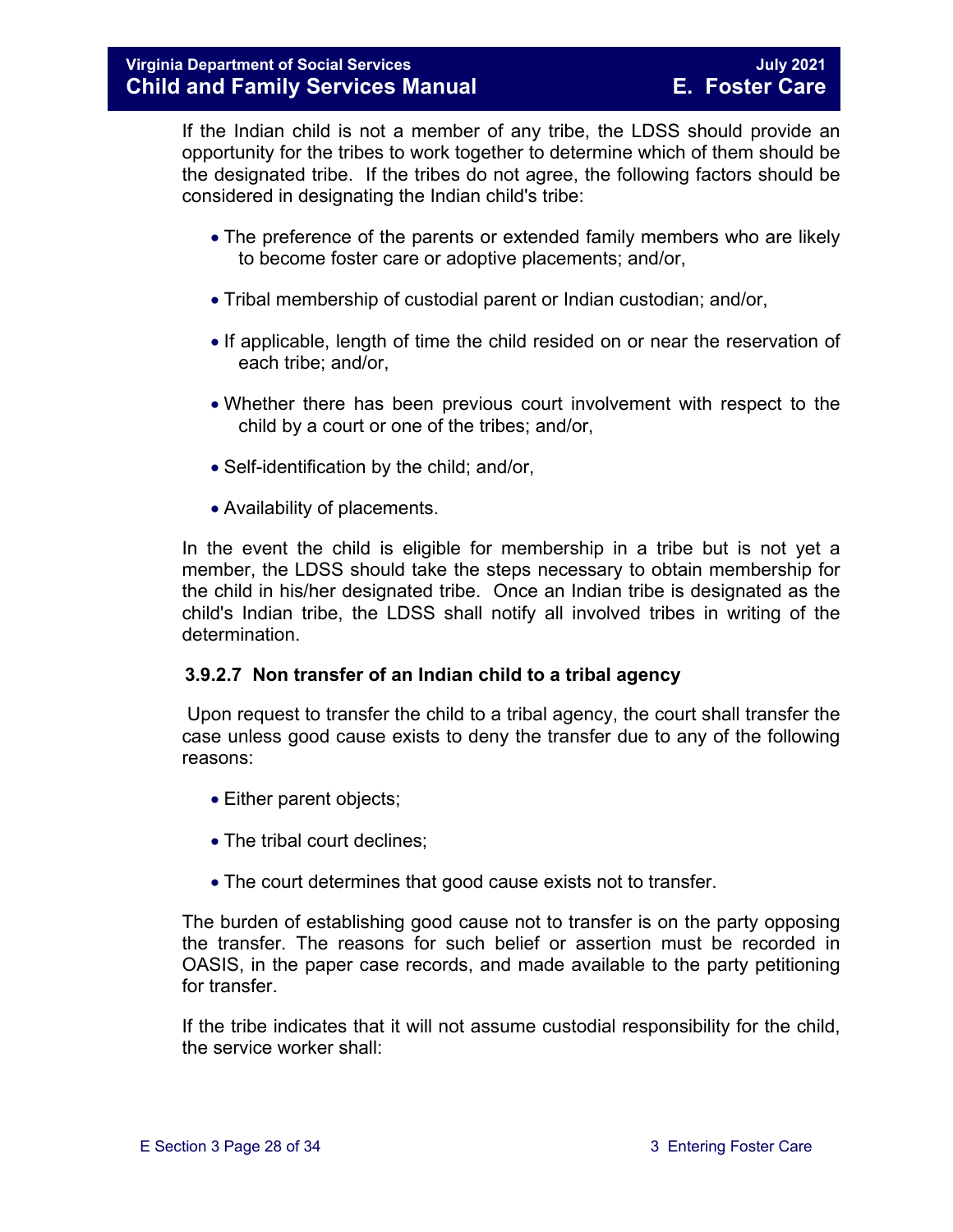- Provide reunification services to the family of an Indian child when the child is in out of home placement. The first priority is to facilitate family reunification as soon as possible.
- Involve parents, other family members, and to the greatest extent possible, the Indian child's tribe in developing a case plan aimed at enabling the family to care for the Indian child safely at home and a concurrent plan should a return home not be possible. If it appears that the Indian child will not be reunited within 12 months, the service worker in collaboration with the Indian child's tribe, will implement the concurrent plan aimed at placement with the identified permanent placement for the child. The service worker shall strongly and regularly encourage the tribe to assist in the early identification of an appropriate permanent placement for the child and will place the child with the tribe's identified resource, unless there is a safety risk with the placement resource.
- Make active efforts to ensure that the Indian child's tribe and/or parent's tribe participate in the development of the foster care plan. The tribe's participation may be in person, by telephone or another effective means of communication.
- Contact the tribal social services and or ICWA representative and ask assistance from the tribe with the identification and provision of culturally appropriate services and programs that may be available through the tribe or an American Indian cultural center in the area or in close proximity that may assist the child or parents.
- Ensure that services and programs are culturally competent and delivered in a manner that incorporates, when appropriate, American Indian ceremonial and religious practices, family team decision making, talking circles, and programs that provide services specifically designed for Indian children and families that reflect American Indian values and beliefs in the family.

#### <span id="page-28-0"></span>**3.9.2.7.1 Indian child placement and placement preferences**

The ICWA sets forth standards that govern where Indian children accepted for foster care or adoption may be placed. These standards are as follows:

- The Indian child shall be placed in the least restrictive setting which most approximates a family in which his special needs, if any, may be met.
- The Indian child shall be placed within reasonable proximity of his home taking into consideration any special needs of the child.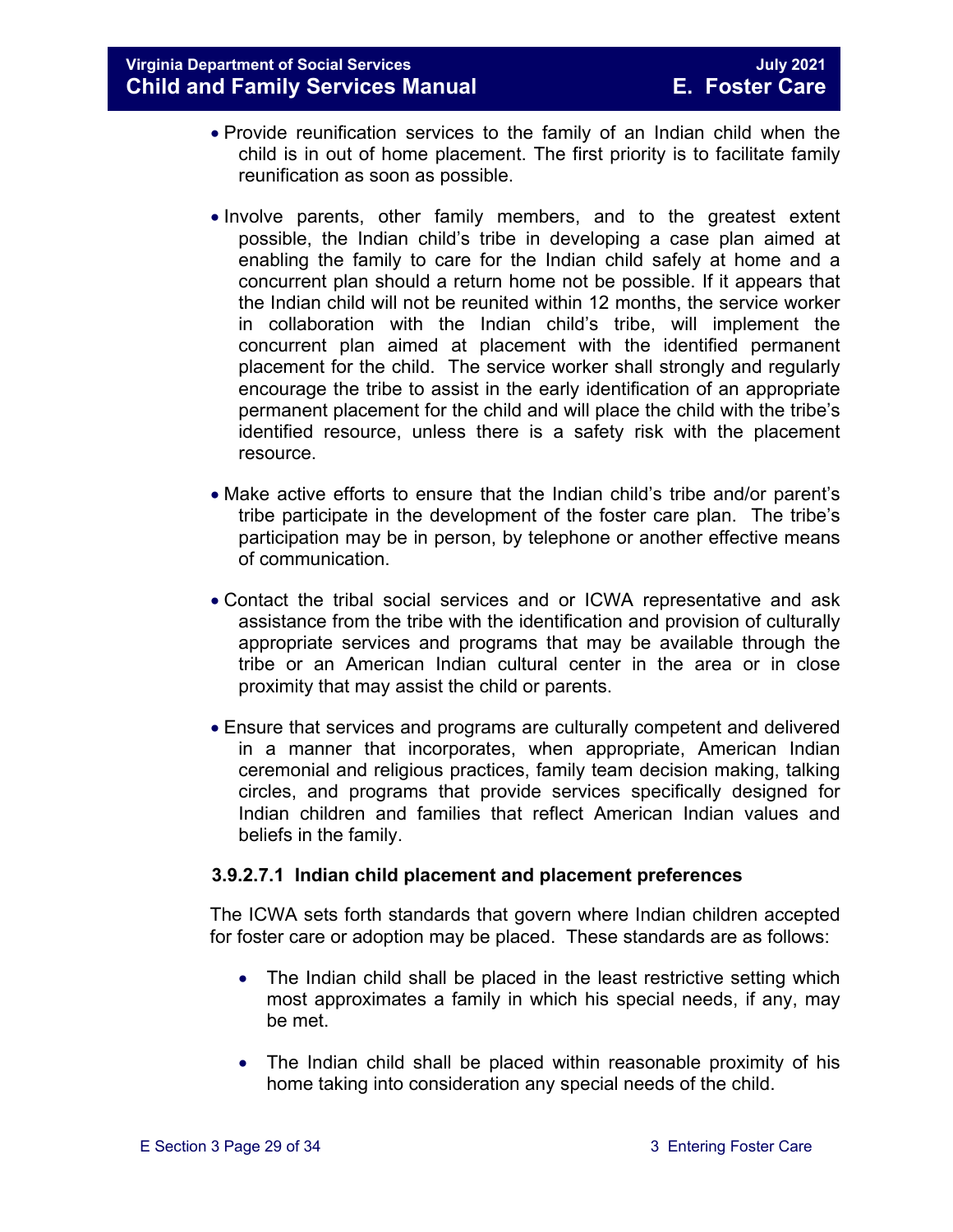- In any foster care placement, a preference shall be given to a placement with:
	- $\circ$  A member of the Indian child's extended family;
	- o A foster home, licensed and approved or specified by the Indian tribe;
	- o An Indian foster home licensed or approved by an authorized non-Indian licensing authority; OR
	- o An institution for children approved by an Indian tribe or operated by an Indian organization, which has a program suitable to meet the Indian child's needs.

In the event that any party claims good cause exists to not follow the placement preference, the reasons for such belief or assertion must be recorded in OASIS, in the paper case records, and made available to the party involved in the proceeding and the Indian child's tribe. Establishing good cause not to follow placement preference shall be clear and convincing and the burden of the party seeking departure from placement preference.

A determination of good cause shall be based on one or more of the following considerations:

- The request of the parents, if both parents attest that they have reviewed the placement options that comply with the order of preference.
- The request of the child, if the child is able to understand and comprehend the decision that is being made.
- The extraordinary physical or emotional needs of the child, such as specialized treatment services that may be unavailable in the community where families who meet the criteria live, as established by testimony of a qualified expert witness;
- The unavailability of a placement after providing clear and convincing evidence by the LDSS as stated above and a determination by the court that active efforts have been made to find placements meeting the preference criteria, but none have been located.

#### <span id="page-29-0"></span>**3.9.3 Youth in Department of Juvenile Justice custody**

In August 2015, VDSS and the Virginia Department of Juvenile Justice (DJJ) developed and enacted a Memorandum of Agreement (MOA). The purpose of the MOA is to clearly identify the roles and responsibilities and provide instruction and guidance for both parties to serve the best interests of foster care youth committed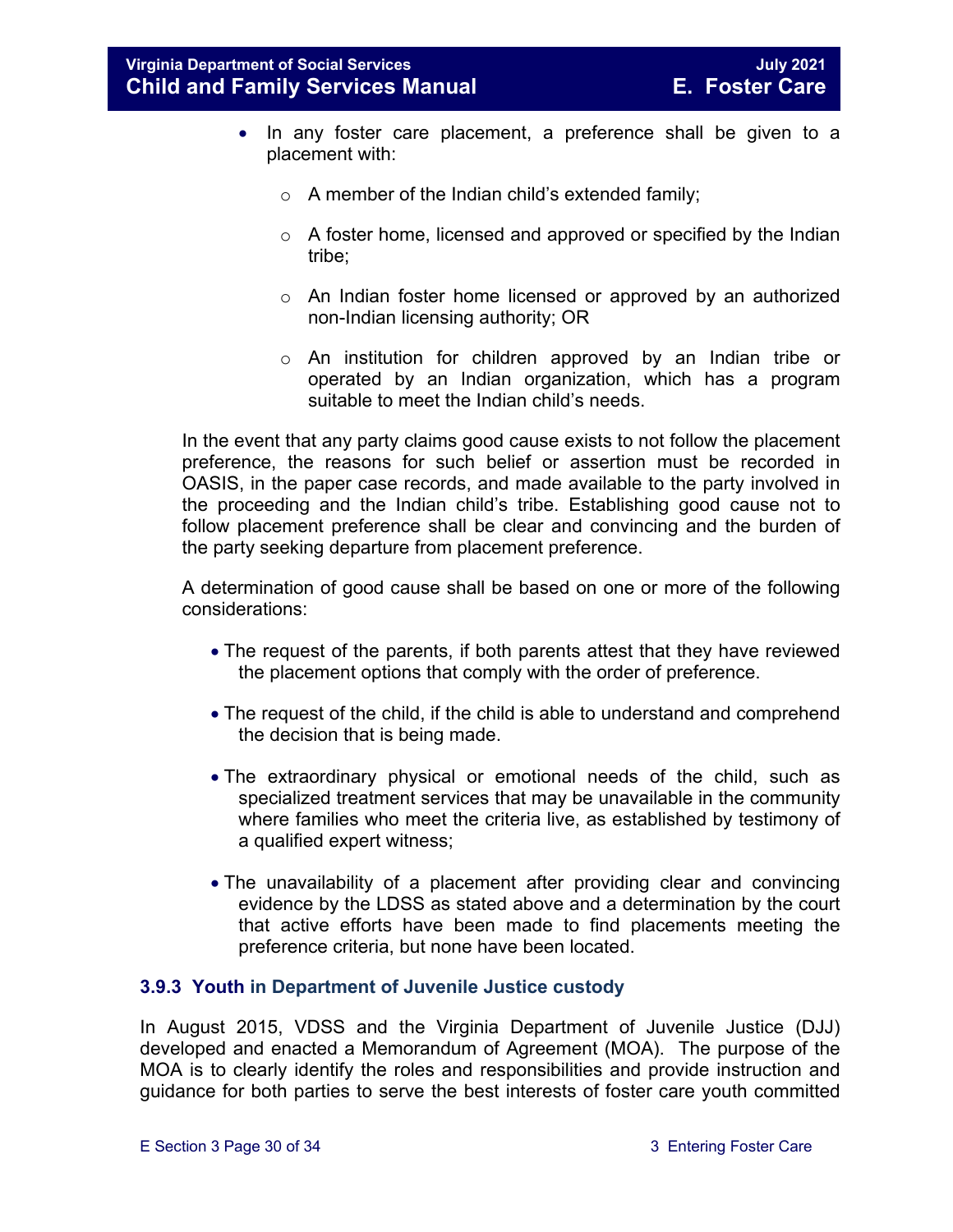to DJJ. The MOA specifically addresses those youth who were in the custody of the LDSS immediately prior to commitment and who have not attained the age of 21 upon their release. The MOA has been expanded to age 21 to include the Fostering Futures population. These procedures require coordination and cooperation between DJJ and LDSS staff prior to, during and following the youth's commitment. These procedures are in compliance with §§ [16.1-291,](http://leg1.state.va.us/cgi-bin/legp504.exe?000+cod+16.1-291) [16.1-293,](http://leg1.state.va.us/cgi-bin/legp504.exe?000+cod+16.1-293) and [16.1-294](http://leg1.state.va.us/cgi-bin/legp504.exe?000+cod+16.1-294) and should be considered best practice for the case supervision and management by the LDSS. The DSS-DJJ MOA, joint guidance, and instructions for entering the case in OASIS can be found [here.](https://fusion.dss.virginia.gov/dfs/DFS-Home/Foster-Care/Juvenile-Justice) 

#### **3.9.3.1 Procedures immediately following commitment**

At the time a youth in the custody of the LDSS is committed to DJJ, the youth becomes a mandated population under foster care prevention for funding purposes. The juvenile and domestic relations Court Service Unit (CSU) shall maintain contact with the youth during commitment along with the LDSS.

Within **five (5) business days** after the youth's commitment or after becoming aware of the commitment, the LDSS, DJJ, the Guardian Ad Litem (GAL) and any other parties of the youth's dispositional hearing should identify potential dates and times to hold the FPM.

A youth committed to DJJ is no longer in the custody of the LDSS and shall be discharged from foster care on the date of the court order. The case-type should be changed to "former foster care-committed to DJJ". Although the youth is no longer in LDSS custody, the LDSS service worker shall maintain contact with the youth and DJJ during the commitment time period when it is anticipated that the youth will return to LDSS custody at the end of the DJJ commitment. DJJ and LDSS should request that the court include in the Commitment order a provision that custody is transferred back to the LDSS upon the youth's release from commitment.

#### **3.9.3.2 Procedures during commitment**

The LDSS service worker and the CSU parole officer should work in collaboration to attend the case-staffing meeting and to notify the other of any staff changes in the CSU parole officer, LDSS service worker, or assigned counselor/case manager within **forty-eight (48) hours** of the change. LDSS shall be responsible for the following procedures while a youth is committed to DJJ:

• Maintain monthly contact with the youth. Face to face, in-person contacts at the juvenile correction center or other direct care placement facility shall occur every other month. For the alternating months, the visit may be conducted using the CSU's video conferencing technology.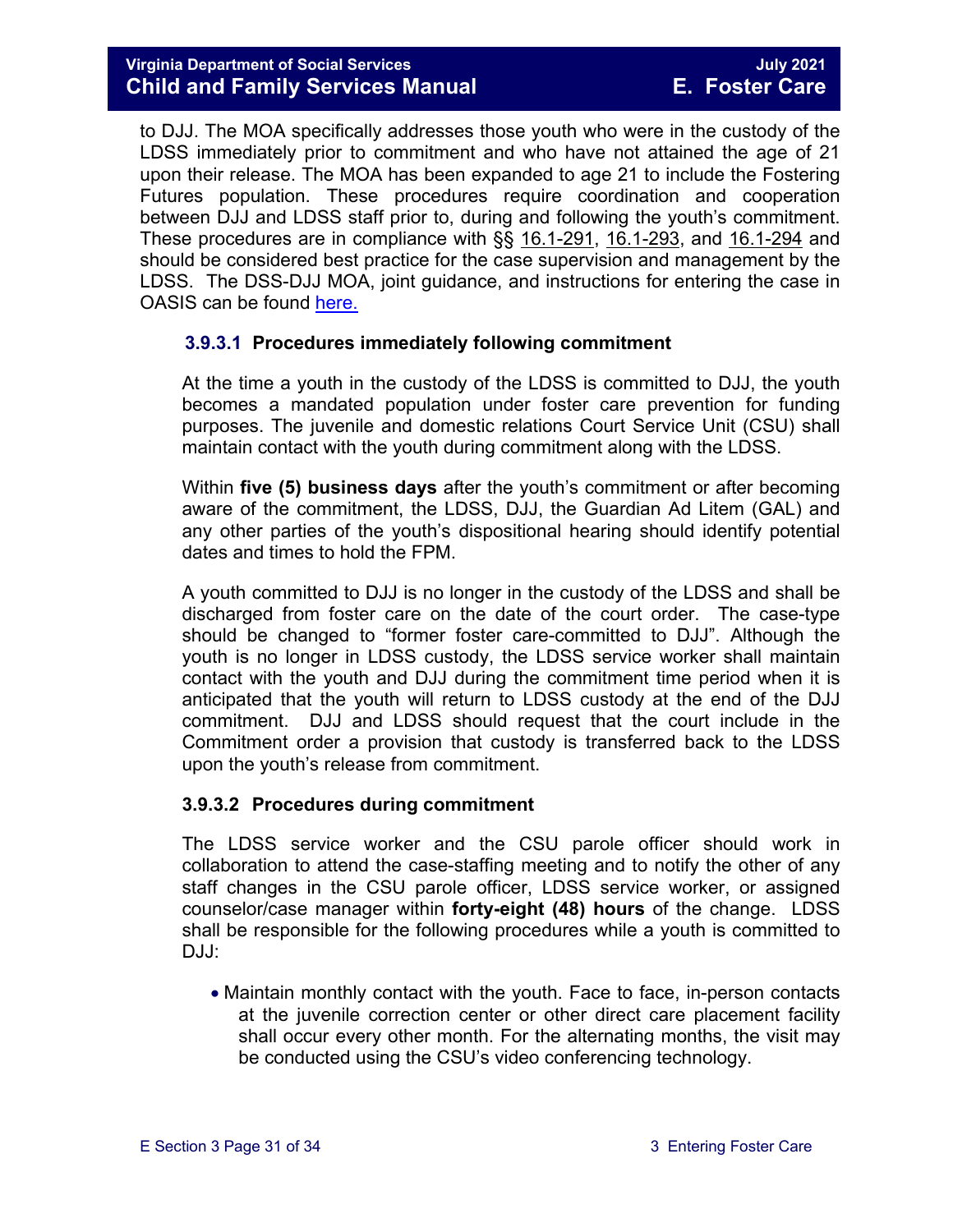- Participate in and provide input for Individualized Education Program (IEP) meetings and encourage and assist parents or other designated persons to attend.
- Forward any information from DJJ to the parent, other designated person as the educational decision maker, or person approved to receive information directly from DJJ.
- Coordinate a FPM:
	- No later than **five (5) business days** after the youth's commitment or after becoming aware of the commitment.
	- Six (6) months prior to the youth's anticipated release date.
	- Ninety (90) days prior to the youth's anticipated release date.
- File a Petition for Foster Care Review Hearing or Petition for Permanency Planning Hearing, as well as a foster care plan, 30 days prior to the juvenile's anticipated release date.

For suggested topics to be addressed at each occurrence of the FPM, refer to section [5.53 of the](https://fusion.dss.virginia.gov/Portals/%5Bdfs%5D/Files/Foster%20Care/Joint%20Guidance/Signed_MOA_for_VA_DSS__DJJ.PDF#page=9) MOA.

Costs associated with the family's travel to a FPM may be reimbursed through CSA.

#### **3.9.3.3 Procedures post release**

Post-release supervision is the period that begins after a youth who has been committed to the DJJ returns to a local community for supervision. Post-release supervision or parole supervision of a youth is the responsibility of DJJ and not the LDSS.

The LDSS service worker should be responsible for the following upon the youth's release from DJJ:

- Transporting the youth to CSU to meet with the parole officer and review the rules of parole.
- Re-enrolling in school if applicable.
- Monitoring the youth's placement.
- Working on the youth's permanency goal.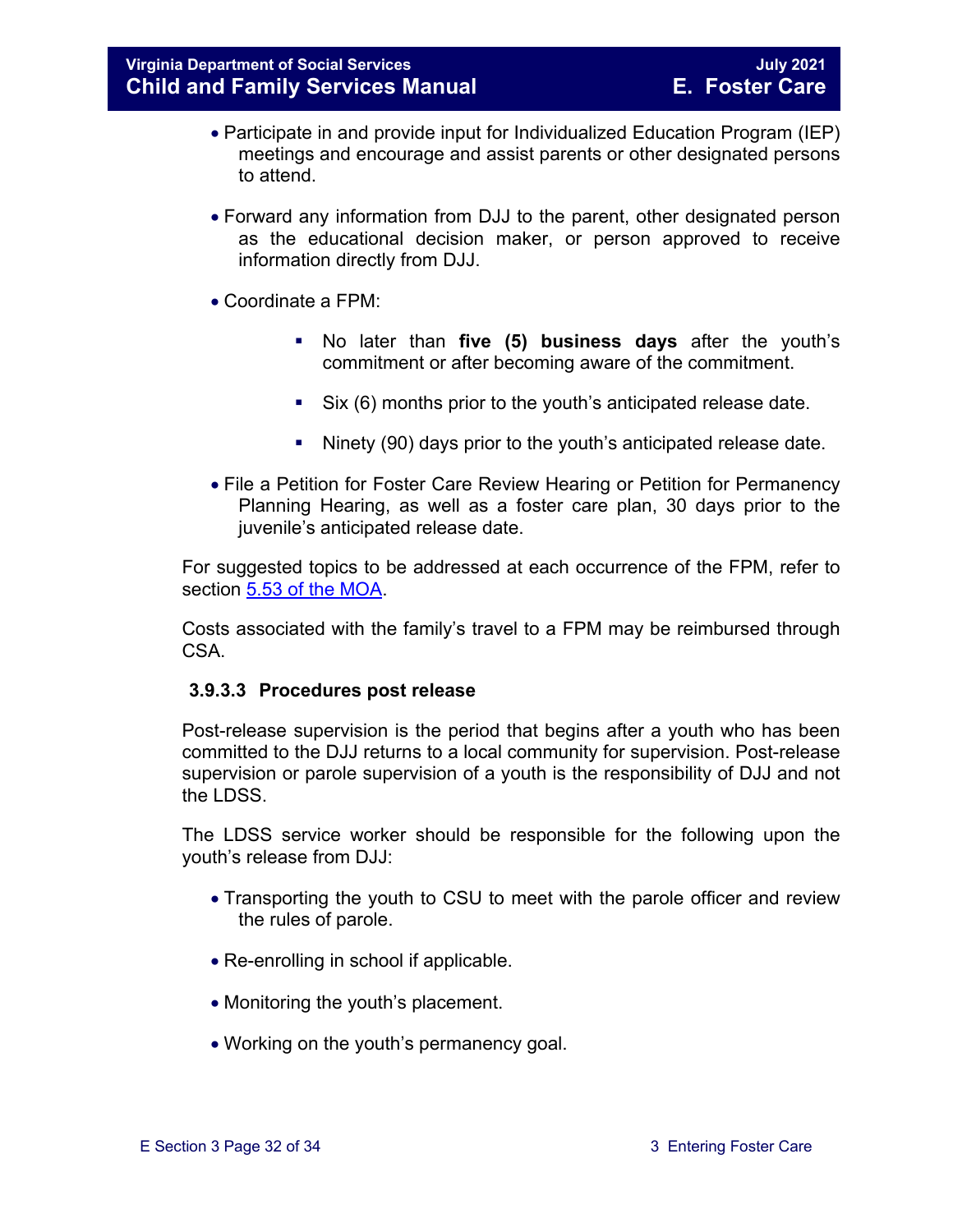• Reporting any non-compliance in writing with treatment and services to DJJ as soon as possible but no later than **forty-eight (48) hours** after receiving information.

#### **3.9.3.4 The youth's custody upon release from commitment**

In the event that the youth was in the custody of the LDSS immediately prior to his commitment to DJJ and has not attained the age of 18 years, the LDSS shall resume custody upon the youth's release. DJJ will consult with LDSS at least 90 days prior to the youth's release from commitment on parole supervision concerning return of the youth to the custody of the LDSS and the placement of the youth  $(\S 16.1-293)$  $(\S 16.1-293)$ .

Pre-release planning for the youth is integral to determining the best placement resource and service needs for the youth and should involve discussions with family, relatives, and the DJJ regarding the best alternatives for the youth. The LDSS is responsible for continuing to address barriers to achieving permanency throughout the youth's commitment. The LDSS is also responsible for considering and pursuing the feasibility of a safe placement with family members upon the youth's release as a step towards achieving timely permanency for the youth.

Code of Virginia (§ [16.1-293\)](https://law.lis.virginia.gov/vacode/16.1-293/) states that an alternative arrangement for the custody of the youth may be developed during the release planning process. When the LDSS determines that there is an appropriate alternative arrangement for custody available, the LDSS should ensure that this possibility is addressed at a FPM as soon as possible after notification of the youth's release date. Additionally, the possibility for the youth to be released from commitment to a trial home visit should be addressed in a FPM during the release planning process.

After determination is made regarding the most appropriate placement for the youth, a transition plan should be developed with input from DJJ, the youth's parents, the youth, and the person who may take custody of the child.

A Petition for Foster Care Review Hearing or Petition for Permanency Planning Hearing should be filed 30 days prior to the juvenile's anticipated release date in order to bring the matter before the Court to address the youth's custody as close to the release date as possible. The foster care plan which is filed with the petition should identify the most appropriate foster care goal. In the event that a custody transfer is recommended by the LDSS, at the hearing, the Judge will make a determination about the youth's custody and may issue an order transferring custody to an appropriate alternative custodian at that time.

When the youth returns to LDSS custody upon release from commitment, this is considered a second foster care episode. The LDSS must change the case type from "former foster care-committed to DJJ" to "foster care" and new entries